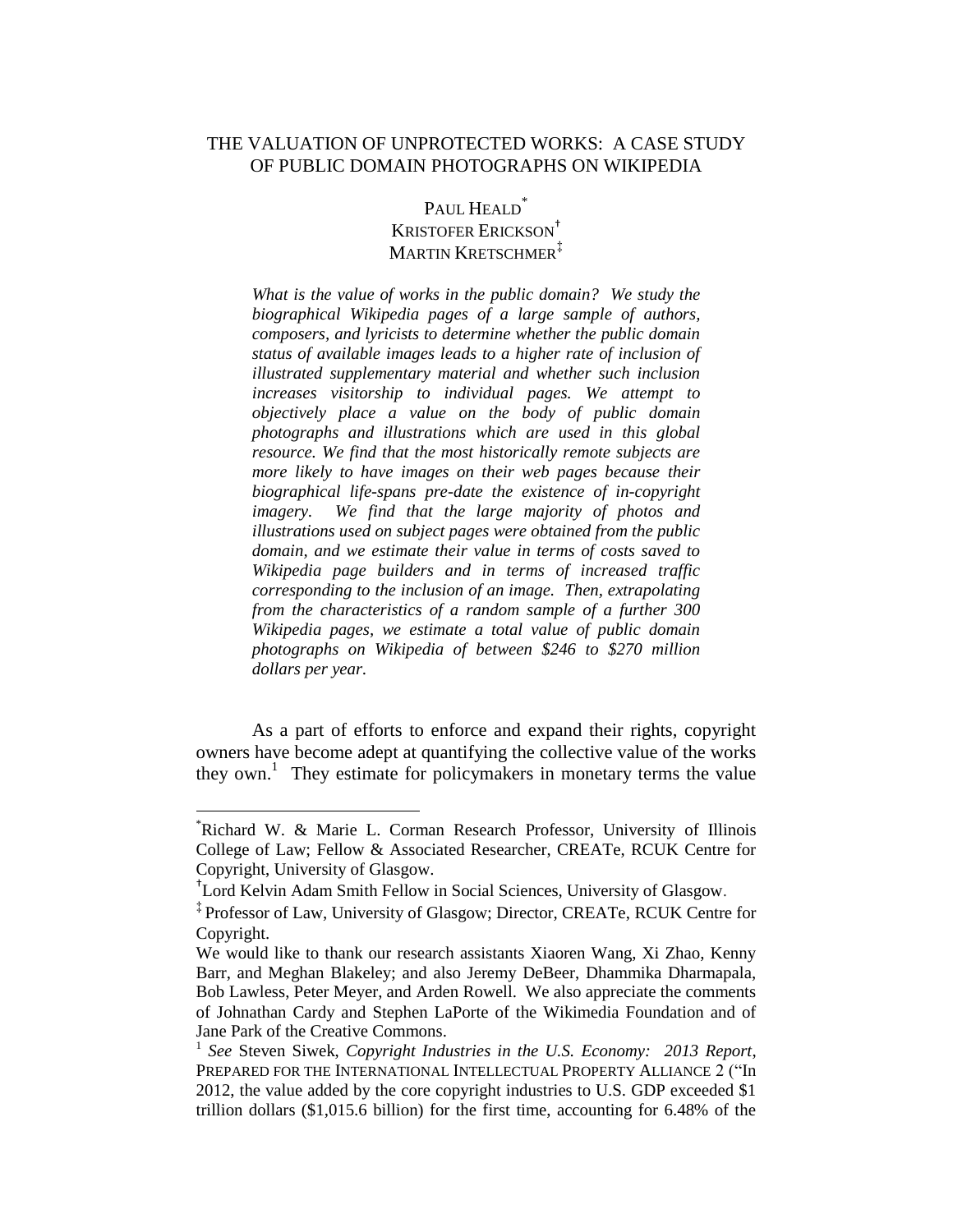their copyrights purportedly add to the economy and the losses copyright owners suffer from infringement. 2 This type of evidence presents two problems. First, it erroneously conflates private gains with public gains, fallaciously linking copyright GDP to public welfare. Second, it overestimates the role of exclusive copyright in promoting the health of creative industries because not all of the valuable activities in creative firms attract copyright or are dependent on permission from a rightsholder.<sup>3</sup> For example, one source of input to creative production is works and ideas residing in the public domain. Consider a software developer who incorporates free and open source code in a new product, or may create an application which is interoperable with existing public domain information, such as global positioning data. Further empirical research is needed to more precisely identify and quantify the non-

<sup>2</sup> United States International Trade Commission, CHINA: EFFECTS OF INTELLECTUAL PROPERTY INFRINGEMENT AND INDIGENOUS INNOVATION POLICIES ON THE U.S. ECONOMY xiv (2011), available at file:///C:/Users/heald/Downloads/USTC-China.pdf (claiming \$48 billion in losses due to Chinese infringement); Dina Bass, *Software Piracy Losses Jump to 59 Billion in 2010, Report Says*, BLOOMBERG NEWS (May 11, 2011), available at http://www.bloomberg.com/news/2011-05-12/software-piracy-losses-jump-to-59-billion-in-2010-report-says.html (Business Software Alliance claims \$59 billion in losses due to piracy). *See also* Edward Rappaport, *Copyright Term Extension: Estimating the Economic Values*, CONGRESSIONAL RESEARCH SERVICE REPORT (May 11, 1998), available at http://digital.library. unt.edu/ark:/67531/metacrs727/ (estimating the failure to extend the term of U.S. copyright 20 years would cost copyright owners \$330 million by 2017); Petteri Sinervo & Temo Toivonen, *The Capital Value of Copyright Assets in Finland*, at http://www.cupore.fi/documents/CapitalValue.pdf ("The combined value of copyright revenue streams in Finland was assessed to be 2 022 M  $\epsilon$  in 2008.") WIPO, Guide on Surveying the Economic Contribution of the Copyright-Based Industries, and the contract of the contract of the contract of the contract of the contract of the contract of the contract of the contract of the contract of the contract of the contract of the contract of the contract o

http://www.wipo.int/edocs/pubdocs/en/copyright/893/wipo\_pub\_893.pdf.

<sup>3</sup> For example, alternative valuation schemes have sought to enumerate the 'fair use' economy, citing realms of economic activity (such as software coding) which overlap traditional definitions of the creative industries. *See* Thomas Rogers & Andrew Szamosszegi, *Economic Contribution of Industries Relying on Fair Use*, COMPUTER & COMMUNICATIONS INDUSTRY ASSOCIATION (2010), available at http://www.wired.com/images\_blogs/ threatlevel /2010/04/fairuseeconomy .pdf.

U.S. economy."), available at http://www.iipa.com/pdf/2013\_Copyright\_ Industries\_Full\_Report.PDF; *ASCAP Reports Strong Revenues in 2013*, http://www.ascap.com/press/2014/0213-2013-financials.aspx (last visited 1/8/2015) (ASCAP distributed \$851.2 million in royalties in 2013."); Pandora *Artist Payments: A View from the Artist's Side*, http://www.soundexchange .com/pandora-artist-payments-a-view-from-the-artists-side/ (last visited 1/8/2015) (Sound Exchange paid over \$292 million in royalties in 2012); UNCTAD, CREATIVE ECONOMY REPORT 2008 (2013), available at http://www.unesco.org/culture/pdf/creative-economy-report-2013.pdf ("world trade of creative goods and services totaled a record US\$ 624 billion in 2011 and that it more than doubled from 2002 to 2011").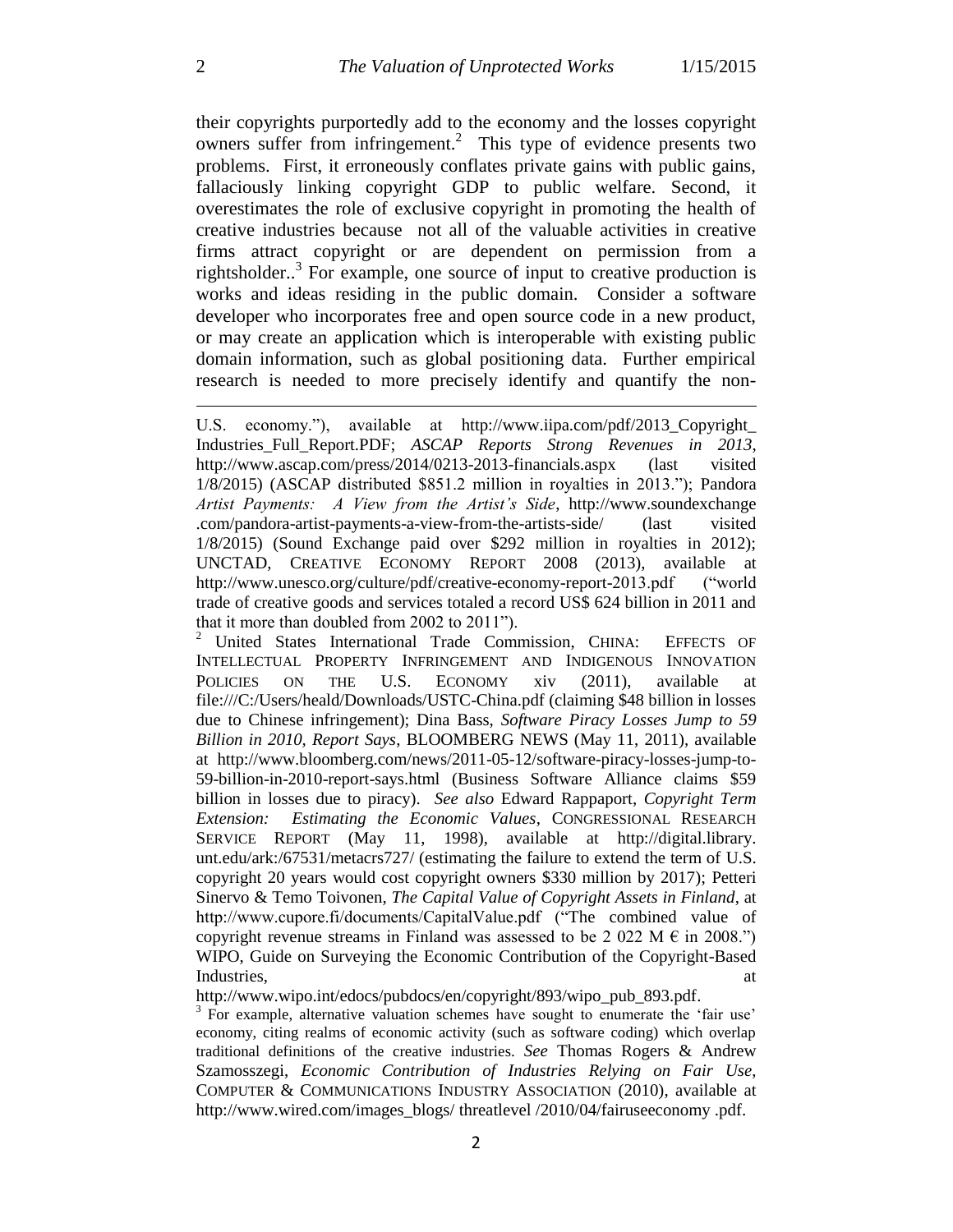copyright inputs in value creation. Moreover, the value of those inputs should be considered in terms of increased public welfare, not merely private income gains. This paper makes a first effort by attempting to place a value on the contribution of public domain works to the world's largest digital encyclopedia project, Wikipedia.

Those advocating a robust public domain and resistance to the expansion of copyright law have a challenge in estimating the value of the body of works they believe should be kept freely available.<sup>4</sup> We include in our definition of the public domain: 1) works whose copyright term has expired: 2) works whose copyrights were extinguished due to the failure by their owners to observe various legal formalities; 3) works never subject to copyright because their creation pre-dated the legal recognition of copyright; 4) works expressly dedicated for free use<sup>5</sup> by their authors, including U.S. government works; 5) objects without authors, such as facts; and 6) objects dedicated to the public by international agreement, such as ideas and concepts.  $6$  As a matter of law, the domain of items in the above categories may be used by any member of the public without paying a license fee.<sup>7</sup>

Putting a monetary value on works in these six categories is difficult. The corpus of Shakespeare's work is in the public domain and few would debate its value, but no one has yet calculated it in economic terms. Many commentators have also made the case that copyrighted works frequently rely on some form of valuable public domain input (think of Disney's use of public domain stories and characters in Cinderella, Snow White, Beauty and the Beast, Pocahontas, etc.),<sup>8</sup> but

<sup>4</sup> *See* Rufus Pollock, *The Value of the Public Domain*, INSTITUTE FOR PUBLIC POLICY RESEARCH (July 2006), available at http://rufuspollock.org/papers/value\_of\_ public\_domain.ippr.pdf (arguing that the public domain has huge value without attempting to place a monetary figure on any part of it).

<sup>&</sup>lt;sup>5</sup> For the purposes of this paper, therefore, we include works which may be freely used under a Creative Commons license, even though in many cases the author technically retains title.

<sup>6</sup> *See* Paul J. Heald, *The Public Domain*, in RICHARD WATT (ed.), HANDBOOK ON THE ECONOMICS OF COPYRIGHT: A GUIDE FOR TEACHERS AND STUDENTS 93 (2014).

<sup>7</sup> *Id*. at 93.

<sup>8</sup> *See* Richard A. Posner, *On Plagiarism*, THE ATLANTIC (April 1, 2002), available at http://www.theatlantic.com/magazine/archive/2002/04/onplagiarism/302469/ (noting how Shakespeare, Milton, T.S. Eliot, Thomas Mann, and the makers of *West Side Story* relied on prior public domain works); Paul A. David & Jared Rubin, *Restricting Access to Books on the Internet*, 5 REV. OF ECONOMIC RES. ON COPYRIGHT ISSUES 23, 30 ("Disney itself has based many of its animated films on books that were in the public domain, including Snow White and the Seven Dwarfs, Cinderella, Pinocchio, The Hunchback of Notre Dame, Alice in Wonderland, and The Jungle Book, released exactly one year after Kipling's copyrights expired."); Christopher Sprigman, *The Mouse that Ate*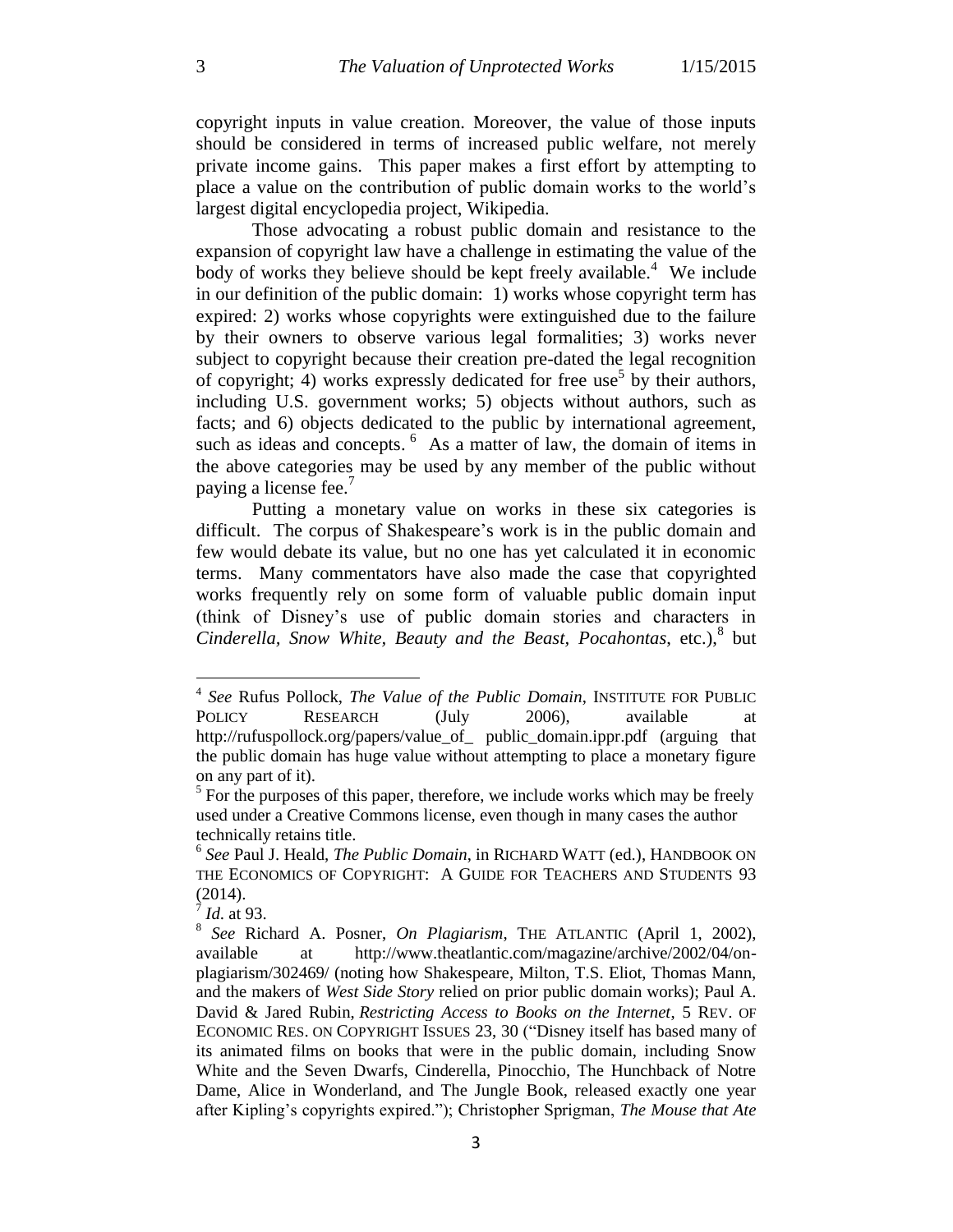disentangling the public domain inspiration to those works and putting a monetary value on that input proves elusive.<sup>9</sup> This situation creates a rhetorical imbalance, as copyright expansionists<sup>10</sup> come to policymakers with seemingly hard figures while public domain advocates fight back with anecdotes and intuition.<sup>11</sup>

This article is one of the first attempts to quantify in monetary terms a portion of the public domain. Calculating the entire value of all public domain works is likely overly ambitious, but the value of some of its discrete corners may be partially quantified.<sup>12</sup> We believe that the empirical example we provide can demonstrate to policymakers more precisely how the *absence* of copyright can add economic value to a set of discrete works. In Part I, we discuss the problems economists face when trying to value both copyrighted and public domain works. So far, most attempts to place a monetary value on copyrights have focused on quantifying private value to owners (usually royalty streams) rather than net social welfare which is the relevant touchstone for policymakers. We also explore the existing literature outlining the circumstances when public domain status increases net social welfare.

In Part II, we examine the use of public domain images (mostly photographs) on Wikipedia pages, one of the largest and most popular common-access websites, and form several hypotheses about the value the images add to the web site. We ask:

*the Public Domain: Disney, The Copyright Term Extension Act, and Eldred v. Ashcroft*, FINDLAW'S LEGAL COMMENTARY (March 5, 2002), available at: http://writ.news.findlaw.com/commentary/20020305\_sprigman.html; *Recent Derivative Works Based on Frances Hodgson Burnett's Classic* The Secret Garden (1911), available at gttp://homepages.law.asu.edu/~dkarjala/Opposing CopyrightExtension/publicdomain/SecretGardenDWs.html.

<sup>9</sup> *See* Pollack, *supra* note 4; Giancarlo Frosio, et al, *The Value of the Public Domain*, COMMUNUIA FINAL REPORT, available at http://communiaproject.eu/final-report/value-public-domain.html.

<sup>&</sup>lt;sup>10</sup> For a summary of international lobbying efforts, *see* Christopher Buccafusco & Paul J. Heald, *Do Bad Things Happen When Works Enter the Public Domain?: Empirical Tests of Copyright Term Extension*, 28 BERKELEY TECH. L. J. 1, 10-12 (2013).

<sup>&</sup>lt;sup>11</sup> *See* Pollock, *supra* note 4 at 3 ("One of the first printed texts of which we have record is a copy of the Buddhist Diamond Sutra, produced in China around 868AD. In it can be found the dedication: *'*for universal free distribution*'*. Clearly, the idea of public domain, that is, open access to knowledge, has been present since humanity first began to formally transmit and share ideas."); Frosio, *supra note 9* (offering anecdotes about the reappearance of works by Freud, Vierne, and Capra due to their public domain status).

<sup>12</sup> *See* Arden Rowell, *Partial Valuation in Cost-Benefit Analysis*, 64 ADMIN. L. REV. 723, 733-735 (2012) (arguing that partial or minimal valuations provide useful data for decision makers, even when full valuations are impractical or impossible).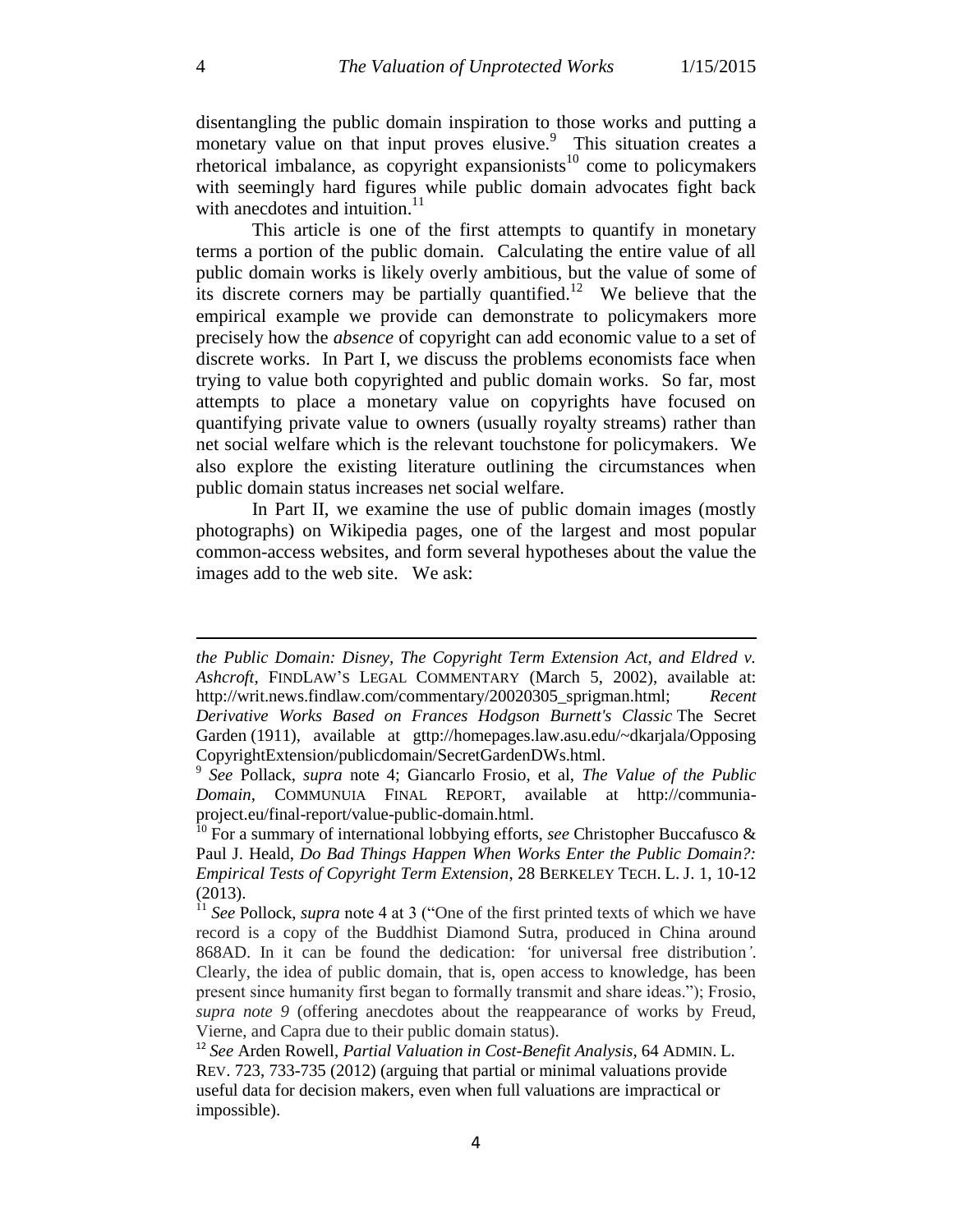- 1. For a given topic which spans a period of time when images will be both in and out of copyright, are individual Wikipedia pages more likely to contain an image for those items when public domain materials are available?
- 2. To what extent does the availability of public domain images lower the cost of web page building?
- 3. To what extent does the addition of an image to a web page increase traffic to that page?
- 4. Can the total value of both cost savings and increased traffic due to the inclusion of public domain images on Wikipedia be quantified by reference to the characteristics of a wider sample of general Wikipedia pages?

In Part III, we develop a methodology for estimating the value added by public domain images to Wikipedia pages in terms of costs saved to the page developer and increased traffic to the page. Our study focused on two large samples of Wikipedia pages, one of authors and another of composers and lyricists. We collected, among other information, data on the birth and death dates of each subject, the date an image (if any) appeared on the subject's Wikipedia page, the legal justification for the inclusion of the image, and changes in page traffic between 2009 and 2014. We also collected pricing data from services like Corbis and Getty Images who license digital reproductions of public domain images for online use. Then, using a random sample of Wikipedia pages, we extrapolate our findings from the author and composer/lyricists data to the entire web site. We conclude that the equivalent commercial value of public domain photos on Wikipedia is approximately \$246 to \$270 million dollars per year. In Part IV, we identify some policy implications of the study with particular reference to proposed orphan works legislation.

## I. THEORETICAL CHALLENGES TO VALUING PUBLIC DOMAIN WORKS

Putting a monetary value on a tangible asset, say a copy of the ninth edition of Richard Posner's *Economic Analysis of Law* (currently \$199.50 on Amazon.com), is usually quite straightforward. The market price will serve as an accurate, and sometimes perfect, proxy. Calculating the value of Posner's copyright, a unique and intangible right to exclude others from copying the book, is more challenging. Calculating the value of the free availability of Blackstone's *Commentaries on the Laws of England* (currently costless on the Project Gutenberg web site<sup>13</sup> and priced at \$2.99 on Amazon.com), is even trickier. Before attempting to estimate a value of any item in the public domain, and before we attempt to estimate the value of public domain images on Wikipedia, we examine

<sup>13</sup> *See* https://www.gutenberg.org/ebooks/30802.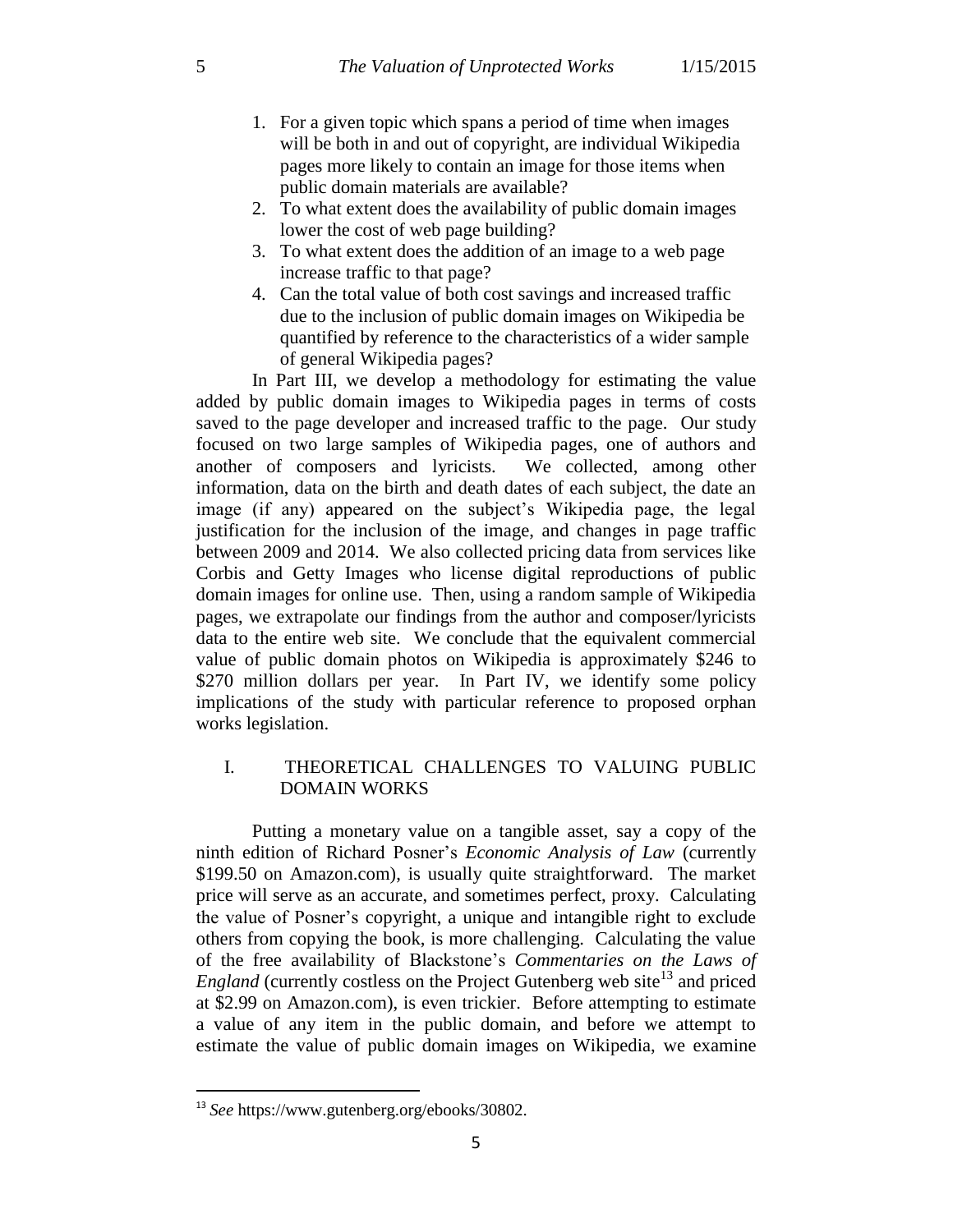and account for two basic valuation challenges: the difficulty of differentiating the value of copies and legal rights, and differentiating private value and social welfare. We elucidate these challenges below.

#### A. Differentiating the Value of Copies and Legal Rights

When valuing a copyright, economists make an essential distinction between the value of tangible works sold by the copyright owner (a book, 10 DVD's, a 100 song downloads) and the right to exclude others from copying or performing the work, which is the fundamental characteristic of the copyright.<sup>14</sup> A copyright in an artistic creation, being unique, is hard to value, but sometimes they are sold, and one can then use a market price as an accurate proxy for value.<sup>15</sup> In addition, in the absence of evidence from the direct sale of a copyright, econometricians can infer its value from royalty streams paid by licensees with varying degrees of accuracy.<sup>16</sup> Alternatively, when a copyright is neither sold nor licensed (imagine the copyright in a self-published book), valuation can sometimes be informed by the income stream generated by sales of the tangible work.

However, a valuation based on the income stream generated by sales of the tangible work protected by copyright presents two problems. First, that income stream can only be used to establish a minimum value because one typically cannot know whether the present copyright owner is most highly valued user. The self-published book referenced above might generate far more revenue in the hands of a large traditional publisher capable of more efficiently exploiting the market. Second, calculating the portion of the profits generated by the copyright itself is difficult. Penguin, for example, publishes both copyrighted and public domain books in its selection of Penguin Classic Editions.<sup>17</sup> A study of these "classics" showed that the public domain editions sold on average of \$11.10 while the copyrighted editions sold on average for \$14.60, suggesting an additional profit to Penguin of \$3.50 for each copyrighted volume.<sup>18</sup> Is \$3.50 per volume the value of the Penguin copyrights?

<sup>14</sup> *See* 17 U.S.C § 106.

<sup>&</sup>lt;sup>15</sup> In 1997, for example, David Bowie transferred his copyrights in 287 songs written before 1990 for a reported \$55 million. *See* http://www.investopedia.com/terms/b/bowie-bond.asp. In addition, as early as 1794, the London auction house of Puttick and Simpson auctioned music copyrights and also the original engraved plates essential to reproducing the works. *See* JAMES COOVER, MUSIC AT AUCTION: PUTTICK AND SIMPSON (OF LONDON), 1794-1971, 42 (1983) (sale of copyrights of the Willis Music Company).

<sup>&</sup>lt;sup>16</sup> See GORDON V. SMITH & RUSSELL PARR, VALUATION OF INTELLECTUAL PROPERTY AND INTANGIBLE ASSETS (2000).

<sup>17</sup> *See* http://www.penguinclassics.com/.

<sup>18</sup> *See* Paul J. Heald, *Property Rights and the Efficient Exploitation of Copyrighted Works: An Empirical Analysis of Public Domain and Copyrighted*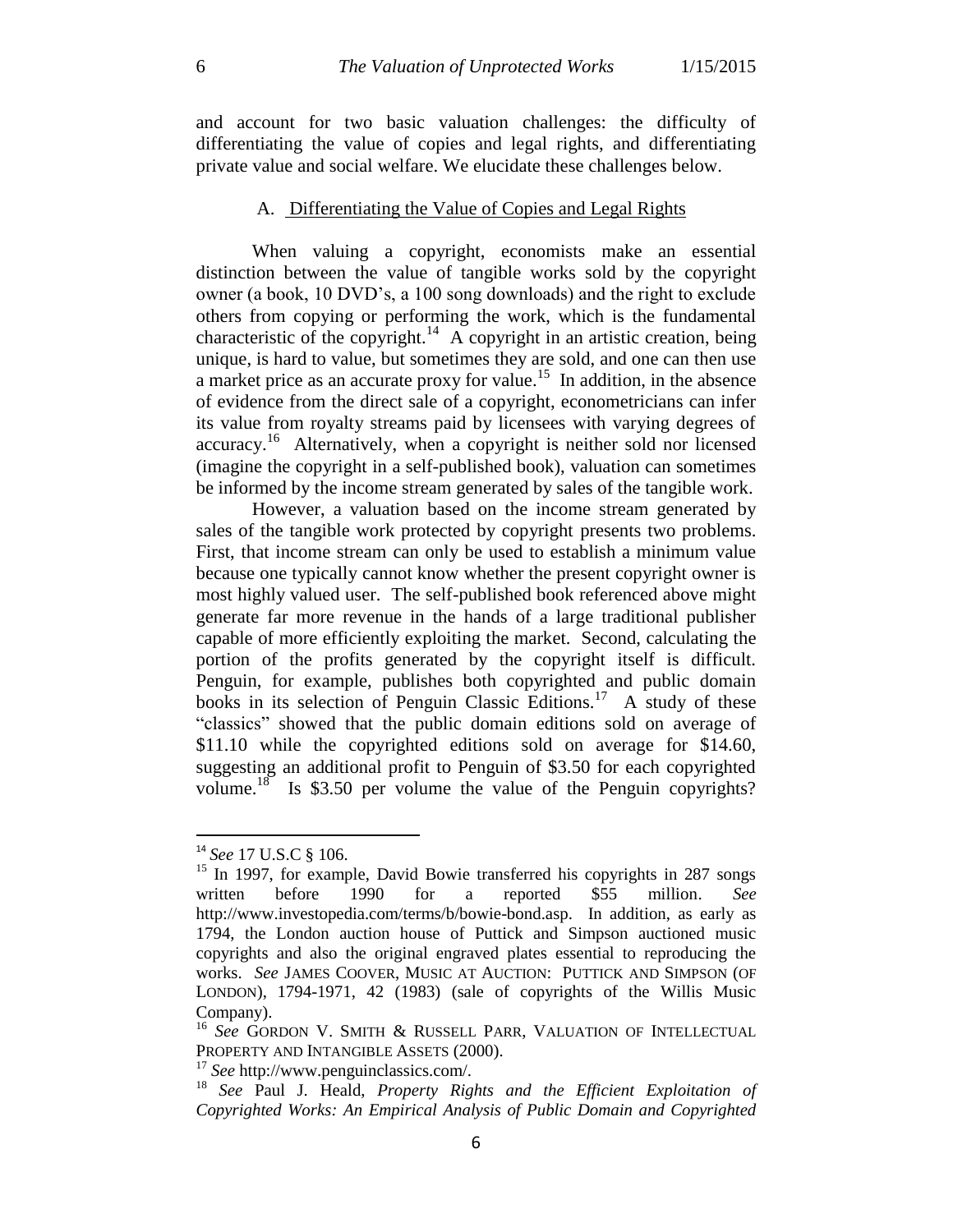Probably not. Penguin is obligated to pay its authors a royalty for each copyrighted volume sold, which diminishes its profit margin. If the authors earn  $20\%$  per book,<sup>19</sup> Penguin would only earn an extra 4% more on sales of the copyrighted editions  $(\$3.50/14.60 = .24)$  over the public domain editions.<sup>20</sup> Nonetheless, the income represented by the  $4\%$ premium might serve as a proxy in calculating a minimum value of the copyright to the publisher.

In one important sense, the task of valuing a public domain work is easier than valuing a copyrighted work. As noted above, valuing a copyright requires valuing the legal right to exclude, and sales of tangible copies of the work are problematic proxies for that exclusive right. However, in the absence of any legal rights surrounding a work, value is much more directly a function of the measurable income stream a work generates. If a public domain work generates \$100,000 in profits each year for those selling it, then consumer willingness to pay can establish at least that baseline value.<sup>21</sup> Unfortunately, the nature of the public domain itself complicates matters. Consider the value of the *Adventures of*  Sherlock Holmes,<sup>22</sup> one of the public domain books published by Penguin Classic Editions.<sup>23</sup> Penguin might be coaxed into revealing the amount of profits earned by sales of its edition, but when we queried Amazon for "Sherlock Holmes," we obtained over 5,000 results. Hundreds of different publishers, not to mention movie and television show producers, have taken advantage of the public domain status of the great detective and are currently marketing thousands of versions and adaptations. As a practical matter, it is profoundly difficult to gather the information necessary to directly calculate the total amount of profits earned by a public domain book, song, or fictional character. We offer a more indirect means of measuring value in Part II below.

*Fiction Bestsellers*, 92 MINN. L. REV. 1031, 1048-49 (2008) [hereinafter, *Fiction Bestsellers*].

<sup>&</sup>lt;sup>19</sup> Author surveys show current author royalty rates varying from 6%-40%, http://brendahiatt.com/show-me-the-money/. At the time the contracts with the authors of the copyrighted classics were negotiated, anecdotal evidence suggest rates around 20%.

<sup>20</sup> *See supra* note 14 at 1048-49.

 $21$  Relying solely on the income stream may produce values that are both too low and too high: too low because later entrants may be more efficient at exploiting the work, so its latent value may be underestimated; and too high because some of the revenue may be driving by advantages not inherent in the work itself—the income generated by Sony's choice of a public domain work as a new game platform will be partially driven by the value of the existing network of locked-in Play Station users.

 $^{22}$  ARTHUR CONAN DOYLE, THE ADVENTURES OF SHERLOCK HOLMES (1892) (first U.S. edition).

<sup>23</sup> *See* http://www.penguin.com/book/the-adventures-of-sherlock-holmes-byarthur-conan-doyle/9780143117025.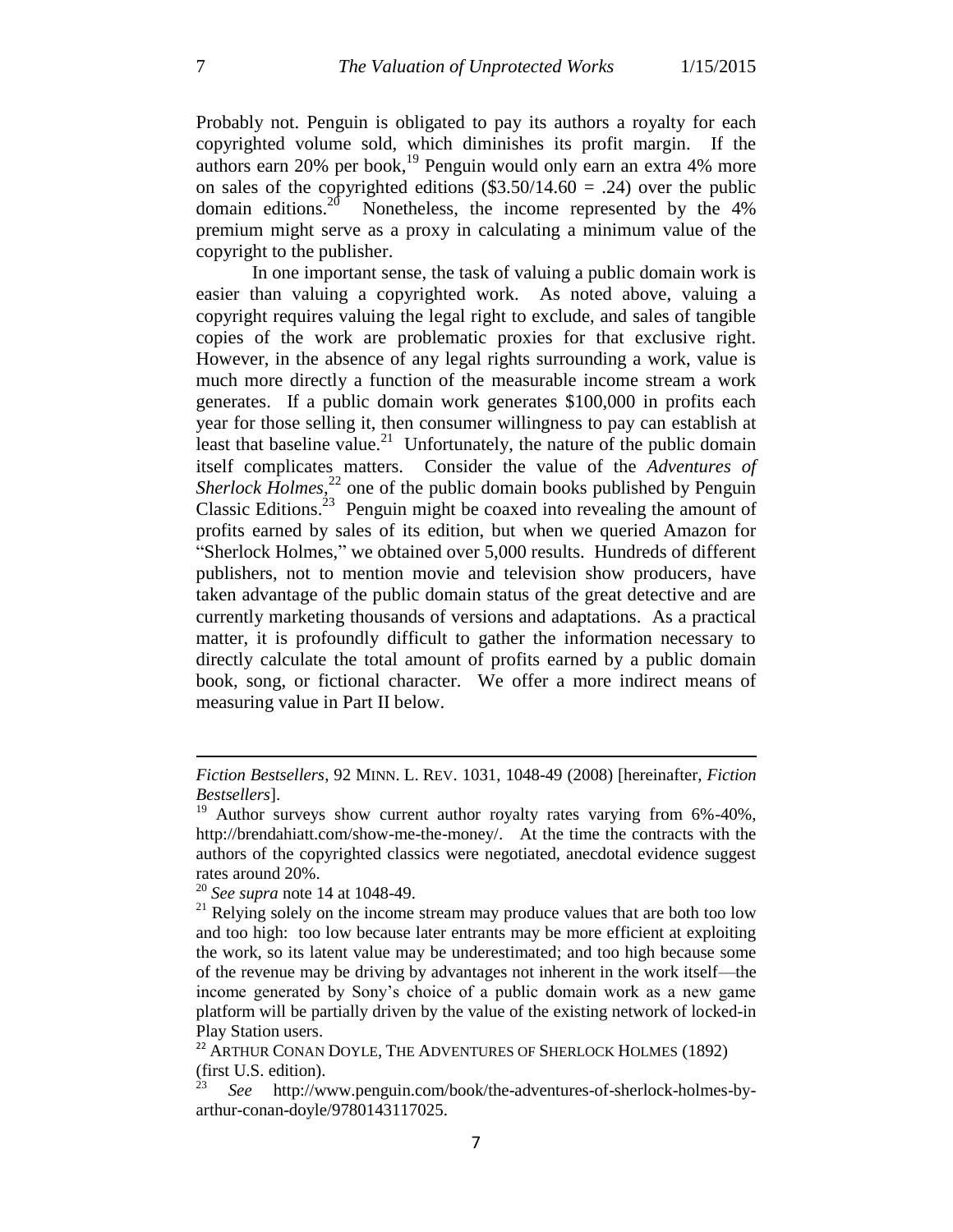#### B. Private Value v. Social Welfare

Changes to copyright law can affect the value of both copyrighted works and works in the public domain.<sup>24</sup> An objective policymaker must determine whether society will be better off after proposed changes to the law come into effect. In doing so, the focus is on the change in the social value of copyrights, not on the value of particular copyrights to private individuals. This point is made concisely by economist Rufus Pollock who imagines a novel that initially sold for £10 in shops while it was under copyright, but that had its price reduced to  $£5$  when it fell into the public domain and became freely available on the internet:

Sometimes it is suggested that this results in a reduction in the value of that work for society since before the work was 'worth' £10 but now is 'worth' only £5 or even nothing. [This is] completely false. The value of the work has not changed at all. All that has happened is that the price has dropped. A consumer who previously valued the book at, say, £15 and who paid £10 and was left with £5 of *'*consumer surplus*'*, now pays £5 (or £0) and is left with £10 (or £15) of *'*surplus*'*. 25

In Pollock's hypothetical, the copyright owner has suffered a serious loss of profits. At a minimum, it will have to lower its price by  $£5$  in order to compete, and it will surely lose sales. Yet, society is better off because the book is still available and at a lower price to consumers. Although difficult to quantify, the amount of consumer surplus resulting from the change in legal status is the value of public domain in this instance.

Unfortunately, industry estimates of copyright value provided to lawmakers typically only estimate private value.<sup>26</sup> For example, as Congress considered an additional 20-year extension of the copyright term in 1998, the Congressional Record Service, relying on industry estimates, found that revenue to private copyright owners would decrease \$330 million through the year 2017 unless the term extension was passed.<sup>27</sup> The report was in essence finding that the law would increase consumer spending by \$330 million over a twenty-year period. The report contained no consideration of what consumers would gain from the legally mandated expenditure. Even copyright skeptics have also made the mistake of conflating private value with social value.<sup>28</sup>

<sup>24</sup> *See* Mathew Baker & Brendan Cunningham, *Court Decisions and Equity Markets: Estimating the Value of Copyright Protection*, 49 J. LAW & ECON. 567, 567 (2006) (finding that court decisions increasing the scope of copyright protection correlate with increased market capitalization of copyright owners).

<sup>25</sup> *See* Pollock, *supra* note 4 at 6.

<sup>26</sup> *See* sources cited in notes 1-2.

<sup>27</sup> *See* Rappaport, *supra* note 2 at

<sup>28</sup> *See* Computer & Communications Industry Association, *Fair Use in the U.S. Economy: Economic Contribution of Industries Relying on Fair Use* (2010)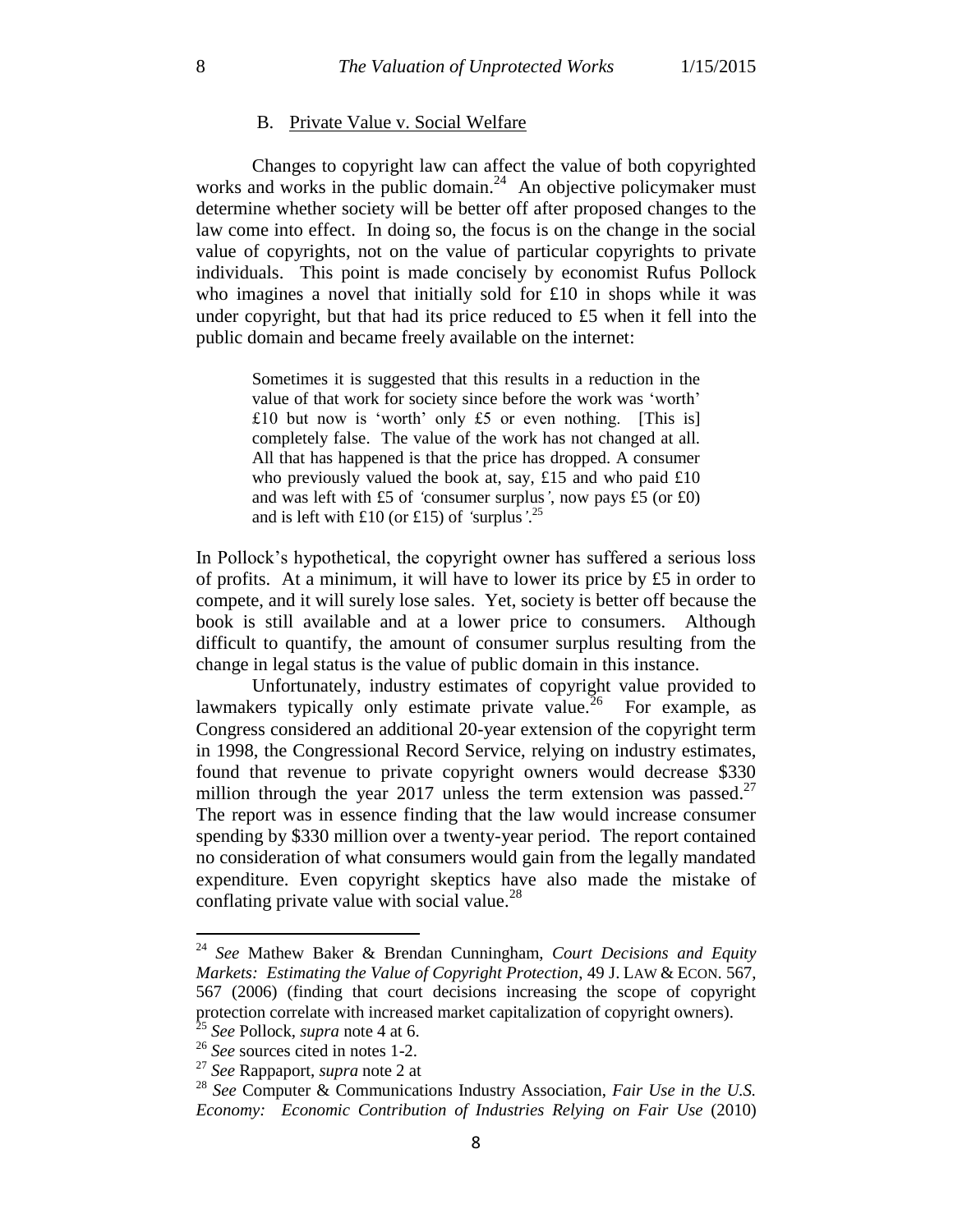An illustration might help. Suppose that a property owner owns a strip of land (distant and not visible from its residence) over which people must travel to reach a beach. The property owner charges people \$10 to cross his property to get to the beach. We could monetize his right to exclude by looking at the amount of money he gets in payments. Now suppose we want to monetize a public access easement across the property. The property owner might rightfully complain that doing so would decrease the value of his property by the market value of his right to exclude (so if 1,000 people a month crossed his property, by \$10,000/yr.). But it would be odd to suggest that creating a public access easement makes \$10,000 disappear from the economy. Rather, the \$10 stays in the pockets of beachgoers, who then spend it on something else. And in addition, of course, many beachgoers who were not willing or able to pay \$10 each for access are now able to go to the beach. So the \$10,000 a year is a minimal measure of the amount of public benefit that accrues from the public access easement.

In 2006, two commentators did attempt to directly measure the social value of copyright in terms of consumer surplus. In order to measure the economic effect of illegal music downloading, Rob and Waldfogel surveyed students at Penn on their copying behaviors and how they valued particular musical works. 29 The authors found that illegal downloading reduced the amount of student expenditures on music on average by \$25 per year per student.<sup>30</sup> This constituted revenues lost to the record companies. They also found, however, that consumer surplus increased by over \$70 per student due to the inability of the record companies effectively to price discriminate. $31$  In other words, when students were willing to pay only \$10 for an album that was priced at \$15, they illegally downloaded the album for free, generating \$10 in consumer surplus without an offsetting revenue loss to the record companies because no sale would have occurred in the absence of the download. This is a rare attempt directly to quantify consumer welfare in the copyright context.

Pollock's hypothetical and Waldfogel's study may seem to suggest that in every case the public is better off when a work becomes freely available. Such a conclusion must be subject to two major assumptions. First, the initial term of copyright must be set long enough and the scope of protection must be robust enough to stimulate the creation of the work in the first place. If the term of protection is too short, for example, then the work may never be produced and society may be worse off. Second,

<sup>(</sup>finding that "industries relying on fair use," e.g. educational institutions, software developers, internet search and web hosting providers, etc., generate \$4.4 trillion in revenue).

<sup>29</sup> *See* Raul Rob & Joel Waldfogel, *Piracy on the High C's: Music Downloading, Sales Displacement, and Social Welfare*, 49 J. OF LAW & ECON. 29 (2006). <sup>30</sup> *Id*. at 29.

<sup>31</sup> *Id*.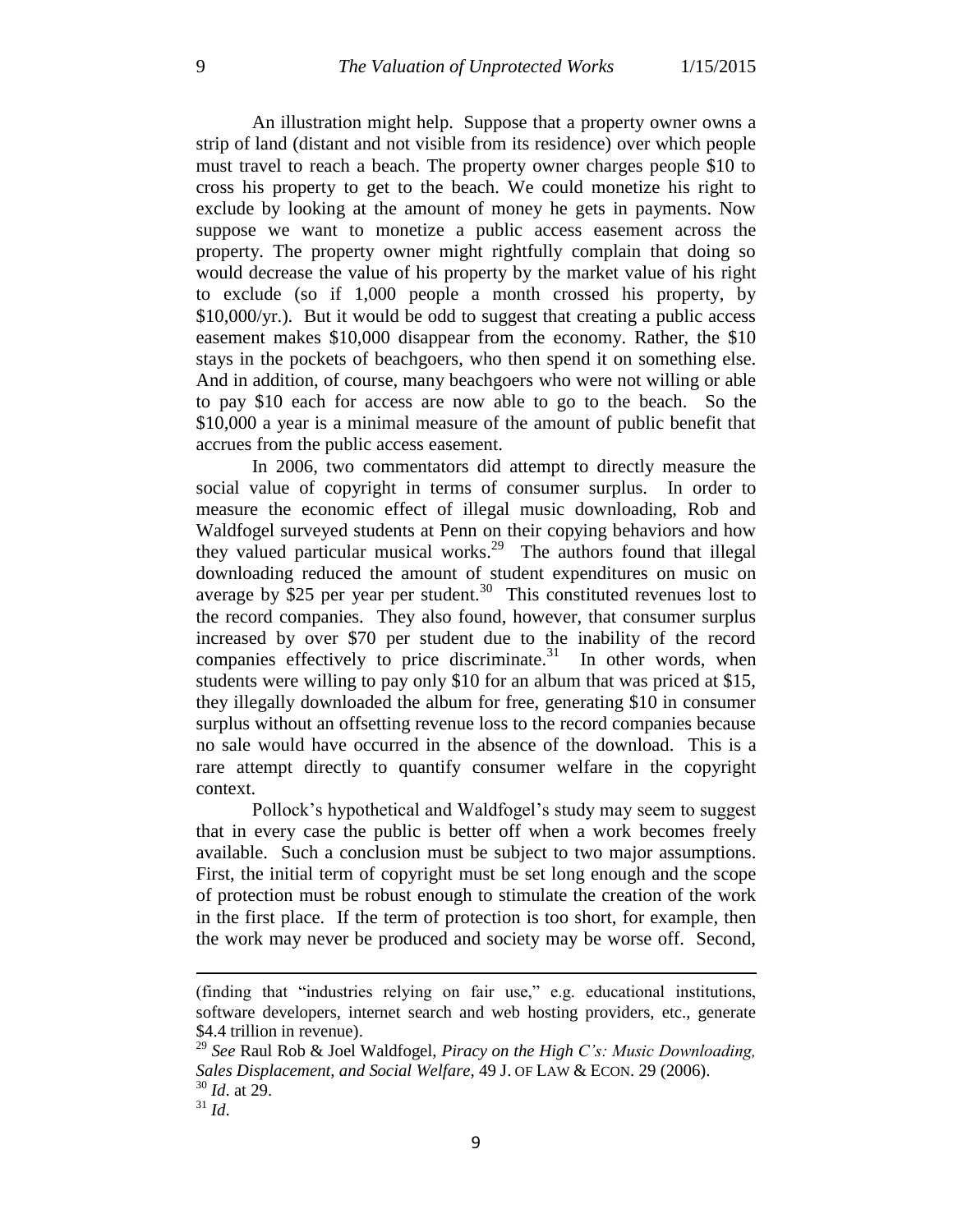the work must remain available to the public after it enters the public domain. If the lack of copyright causes the work to disappear, then the public is worse off and we should prefer prolonged copyright protection.<sup>32</sup>

In the next section, we show a continuing need to develop techniques for quantifying the value of the public domain even when incentives and availability might be impaired by a change in legal status.

#### C. Incentives and Availability

The continued conflation by policymakers of private value and social welfare creates an urgent need for improving econometric tools for quantifying the value of the public domain. As long as lobbyists assert that the size of royalty streams to private owners is a proper measure of public welfare,<sup>33</sup> then policymakers will need to be confronted with hard figures on the value of the public domain.

In addition, occasions may arise when copyright owners can show that a gap in protection results in the serious diminishment of incentives to create new works. For example, Rob and Waldfogel showed that on average student research participants spent \$25 less per year because of their illegal downloading activity.<sup>34</sup> The recording industry might be able to link that revenue loss to the public release of fewer songs and then quantify the value of the missing works.<sup>35</sup> In order for a policymaker to evaluate the wisdom of a change in copyright law designed to re-balance incentives, the offsetting consumer benefit from illegal downloading quantified by Rob & Waldfogel would provide additional relevant data (and may explain why a copyright-friendly Congress has failed to adequately address illegal file sharing). Since the ease of illegal downloading essentially nullifies the copyright status of a work, the study provides an instructive example of usefulness of valuing the public domain.

<sup>32</sup> *See* Paul J. Heald, *How Copyright Keeps Works Disappeared*, 11 J. EMPIRICAL LEGAL STUDIES 829 (2014) (books and music become more available to the public when the fall into the public domain). In addition, some have also argued for a third caveat, asserting that copyright protection might be necessary to prevent the "tarnishment" of the work. This is not a widely accepted argument and existing empirical work suggests tarnishment is unlikely, even when a work is associated with pornography against the wishes of its owner. See Chris Buccafusco & Paul J. Heald, *Testing Theories of Tarnishment* (on file with the authors).

<sup>33</sup> *See* Rappaport, *supra* note 2.

<sup>34</sup> *See id* at 29.

<sup>35</sup> *Cf*. Glynn Lunney, *Empirical Copyright: A Study of File Sharing and Musical Output*, TULANE PUBLIC LAW RESEARCH PAPER 14-2 (January 2014) ("for the music industry, the rise of file sharing and the parallel decline in revenue has meant the creation of more new music."), available at http://papers.ssrn.com/sol3/papers.cfm?abstract\_id=2372630.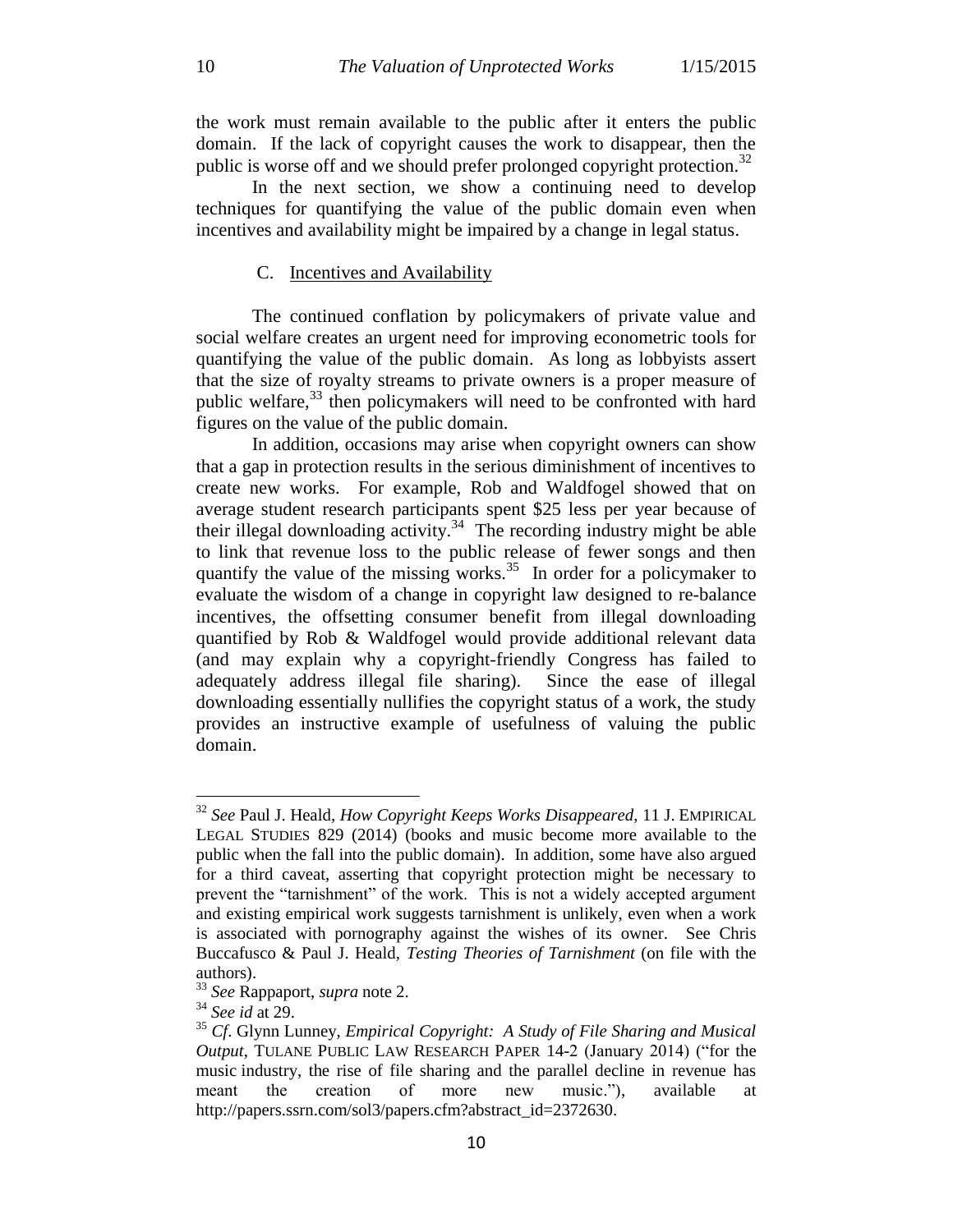Finally, copyright owners have claimed that bad things happen when works fall into the public domain,  $36$  claiming that works will disappear when they no longer have an owner.<sup>37</sup> Lack of availability of works to the public would present a social welfare problem that could be quantified. $38$  In fact, even a vague estimate might suffice to convince policymakers to extend the term of copyright protection indefinitely because the countervailing public domain value of works that have gone missing would presumably be zero.

So far, copyright owners have been unable to demonstrate any negative affect on availability caused by the transition to public domain status.<sup>39</sup> In fact, the opposite seems to be true. Several studies have shown that works become *more* available when they fall into the public domain:

## *Figure 1*

<sup>36</sup> *See* Christopher Buccafusco & Paul J. Heald, *Do Bad Things Happen When Works Fall Into the Public Domain?: Empirical Tests of Copyright Term Extension*, 28 BERKELEY TECH. L. J. 1, 13-14 (2013)

<sup>37</sup> *See* William M. Landes & Richard A. Posner, *Indefinitely Renewable Copyright*, 70 U. CHI. L. REV. 471, 475 (2003) ("an absence of copyright protection for intangible works may lead to inefficiencies because of impaired incentives to invest in maintaining and exploiting these works."); Miriam Bitton, *Modernizing Copyright Law*, 20 TEX. INTELL. PROP. LJ. 65, 77 (2011) ("If [works enter] the public domain, they [become] obscure and thus no one [will] invest in them due to the problem of free riding. Items which retain enough value for future use should be given indefinite copyrights to maintain their value."). The 1998 term extension implicitly relied on the notion that the absence of protection would result in diminished distribution and dissemination. *See* Eldred v. Ashcroft, 537 U.S. 186, 207 (2003) (concluding that Congress "rationally credited projections that longer terms would encourage copyright holders to invest in the restoration and public distribution of their works"); H.R. REP. NO. 105-452, at 4 (1998) ("[T]he 1998 extension would 'provide copyright owners generally with the incentive to restore older works and further disseminate them to the public.'").

<sup>&</sup>lt;sup>38</sup> *See* Michael Smith, Rhul Telang, and Yi Zhang, Analysis of the Potential Market for Out-of-Print eBooks, available at http://papers.ssrn.com/sol3/papers. cfm?abstract\_id=2141422 (finding that the failure of copyright owners to make available out-of-print books in eBook form prevents the realization of \$860 million in consumer surplus).

<sup>39</sup> *See* Buccafusco & Heald, *supra* note 29; Heald, *supra* note 32 at 829; Heald, *Fiction Bestsellers*, *supra* note 14; Paul J. Heald, *Does the Song Remain the Same? An Empirical Study of Bestselling Musical Compositions (1913-32) and Their Use in Cinema (1968-2007)*, 60 CASE W. RES. L. REV. 1 (2009) [hereinafter, *Musical Compositions*].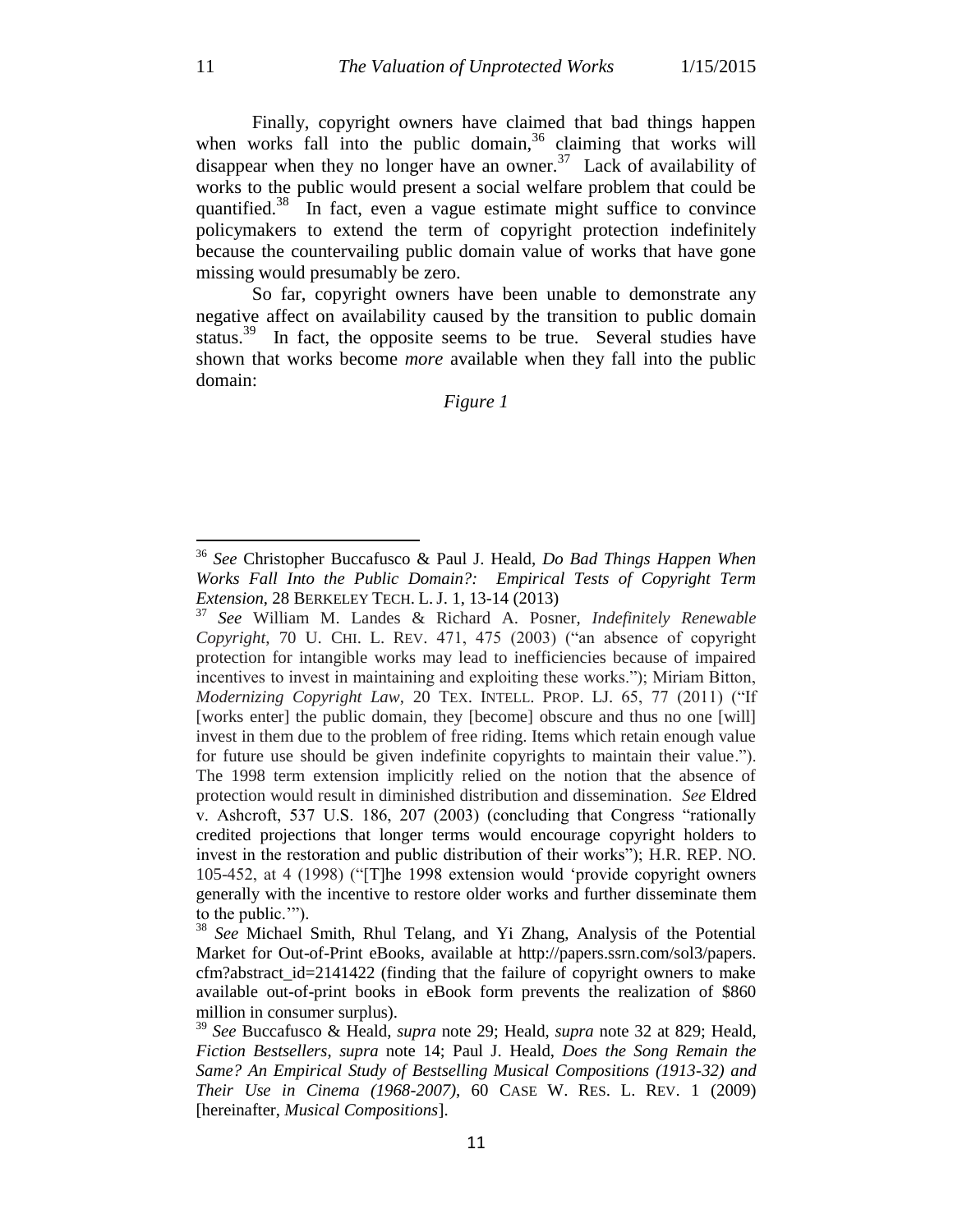

Figure 1 shows a large random sample of new editions of books being sold on Amazon in 2013 and organizes them by the decade of the date of initial publication.<sup>40</sup> A massive increase in availability occurs for books published before 1923, the date before which all U.S. works are in the public domain.<sup>41</sup> Another study shows that audiobooks are more likely to be made from public domain bestsellers published between 1913-1922 than from copyrighted bestsellers published between 1923-1933.<sup>42</sup> Two other studies have shown that public domain music is just as likely to appear in movies as copyrighted music from the same era  $(1913-1932)$ .<sup>43</sup> Public domain status does not seem to cause an availability problem.

As copyright owners continue to push for term extensions, one can see two distinct valuation issues present themselves in Figure 1. First, how great is the consumer surplus (the public domain value) embodied in the large volume of pre-1923 works that are now being offered? Second, by how much is consumer welfare diminished by the absence of post-1923 books that have gone out-of-print? An answer to the first question has not been attempted to our knowledge, while Smith, Telang, and Zhang suggest a figure of \$860 million in unrealized consumer surplus represented by books that are currently out-of-print and unexploited in eBook format by their copyright owners.<sup>44</sup> Finding hard numbers to better answer these

<sup>40</sup> *See* Heald, *How Copyright Keeps Works Disappeared*, *supra* note 32 at 839- 44.

<sup>41</sup> *Id*.

<sup>42</sup> *See* Buccafusco & Heald, *supra* note 39 at 22-23.

<sup>43</sup> *See* Heald, *Musical Compositions*, *supra* note 36 at 10-13; Heald, *supra* note 32 at 844-49.

<sup>44</sup> *See* Michael Smith, Rahul Telang, and Yi Zhang, *Analysis of the Market for Out-of-Print eBooks*, available at http://papers.ssrn.com/sol3/papers.cfm? abstract\_id=2141422.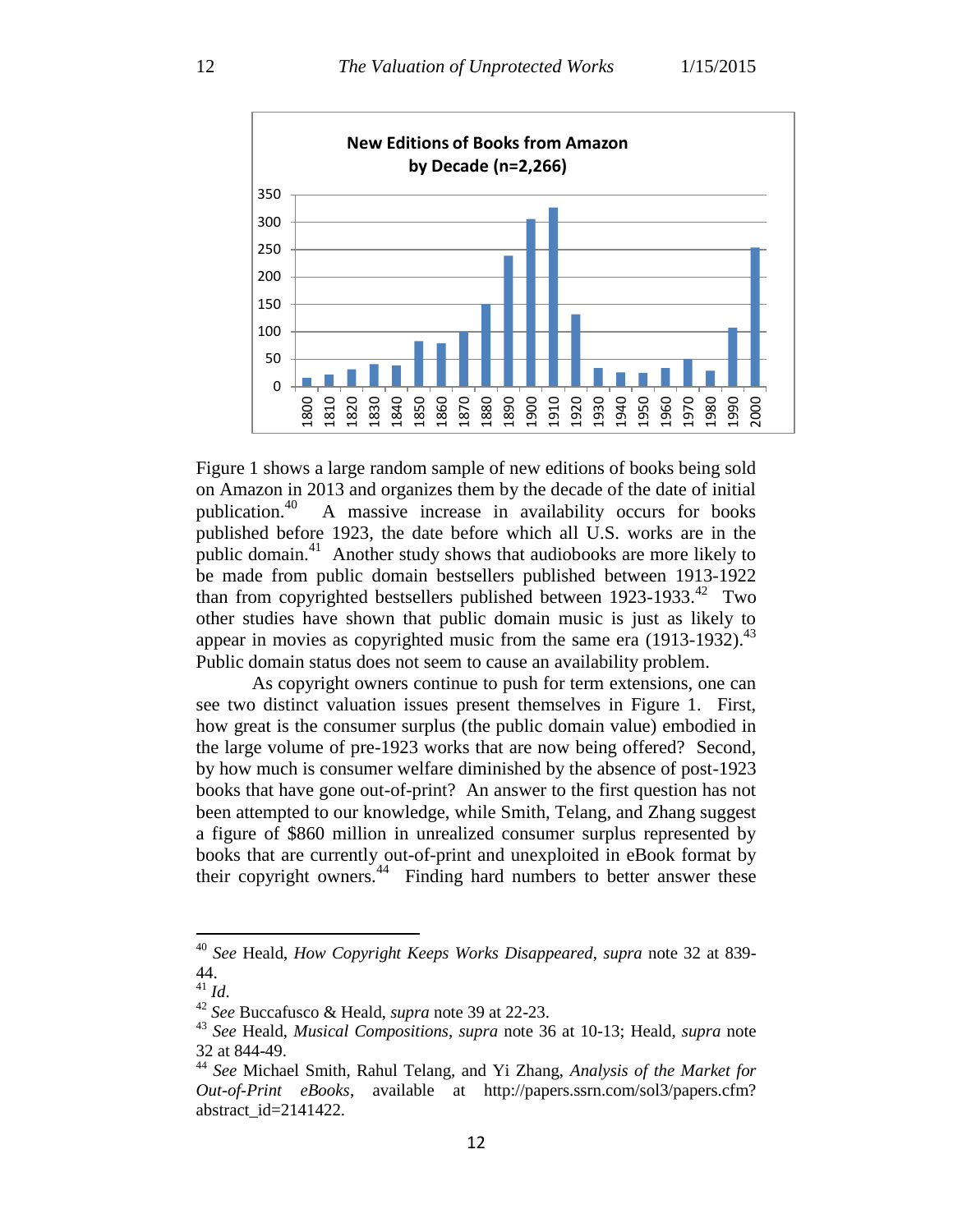questions may help Congress more accurately predict the effect on social welfare of another round of term extensions.

## II. VALUING PUBLIC DOMAIN IMAGES ON WIKIPEDIA: METHODOLOGY

Given the *Adventures of Sherlock Holmes* experience described above,<sup>45</sup> we do not attempt to measure the value that public domain status adds to books. In addition to the measurement problems caused by the existence of multiple publishers of most public domain book titles, publishers keep their revenue and sales data secret,<sup>46</sup> frustrating outsider attempts at valuation. Similar challenges exist when attempting to quantify the value of public domain music or film. Instead, we focus on quantifying the value of public domain images on Wikipedia, a forum which is exceedingly transparent and amenable to systematic data collection. Notably, the value that public domain images add to Wikipedia is not based on their transfer value—Wikipedia is not a market for the sale of images—so revenue streams to or from content owners, users, or the Wikipedia community need not be considered.

The valuation task, however, is hardly straightforward. Surely a Wikipedia page is more valuable if it contains an image illustrating its subject, but how much value is added? One could attempt to survey users' stated valuations, as did Rob & Waldfogel with popular music,  $47$  but we doubt subjects could do anything more than guess at the value added by images. Most people are not familiar with market prices for online images, nor are they used to paying for access to online resources like Wikipedia. Instead, we posit that the public domain stock of images could indirectly add value in two ways. First, page builders save transaction costs and, potentially, licensing fees by using free images rather than negotiating with the copyright owner of an image.<sup>48</sup> Second, the Google search engine, which directs a majority of traffic on the worldwide web, prioritizes web pages with images over pages without images;<sup>49</sup> therefore, Wikipedia pages with public domain images should experience more average views than pages without images. Since page visits can be valued

<sup>&</sup>lt;sup>45</sup> See supra note 22-23 and accompanying text.

<sup>46</sup> *See* Marcy Pilkington, *Anti-Transparency: Why are Book Sales Secret?,* available at http://goodereader.com/blog/electronic-readers/anti-transparencywhy-are-book-sales-a-secret (asserting that Amazon and Barnes & Noble terms of service require that sales data be kept secret).

<sup>&</sup>lt;sup>47</sup> *See supra* notes 29-32 and accompanying text.

<sup>&</sup>lt;sup>48</sup> Wikipedia itself does not pay for permission to include images on pages but an individual page builder can pay a copyright owner for a license to include an image.

<sup>49</sup> *See* Abhishek Nagaraj, *Does Copyright Affect Creative Reuse? Evidence from the Digitization of Baseball Digest* at 16-17 (April 20, 2013) (manuscript on file with author).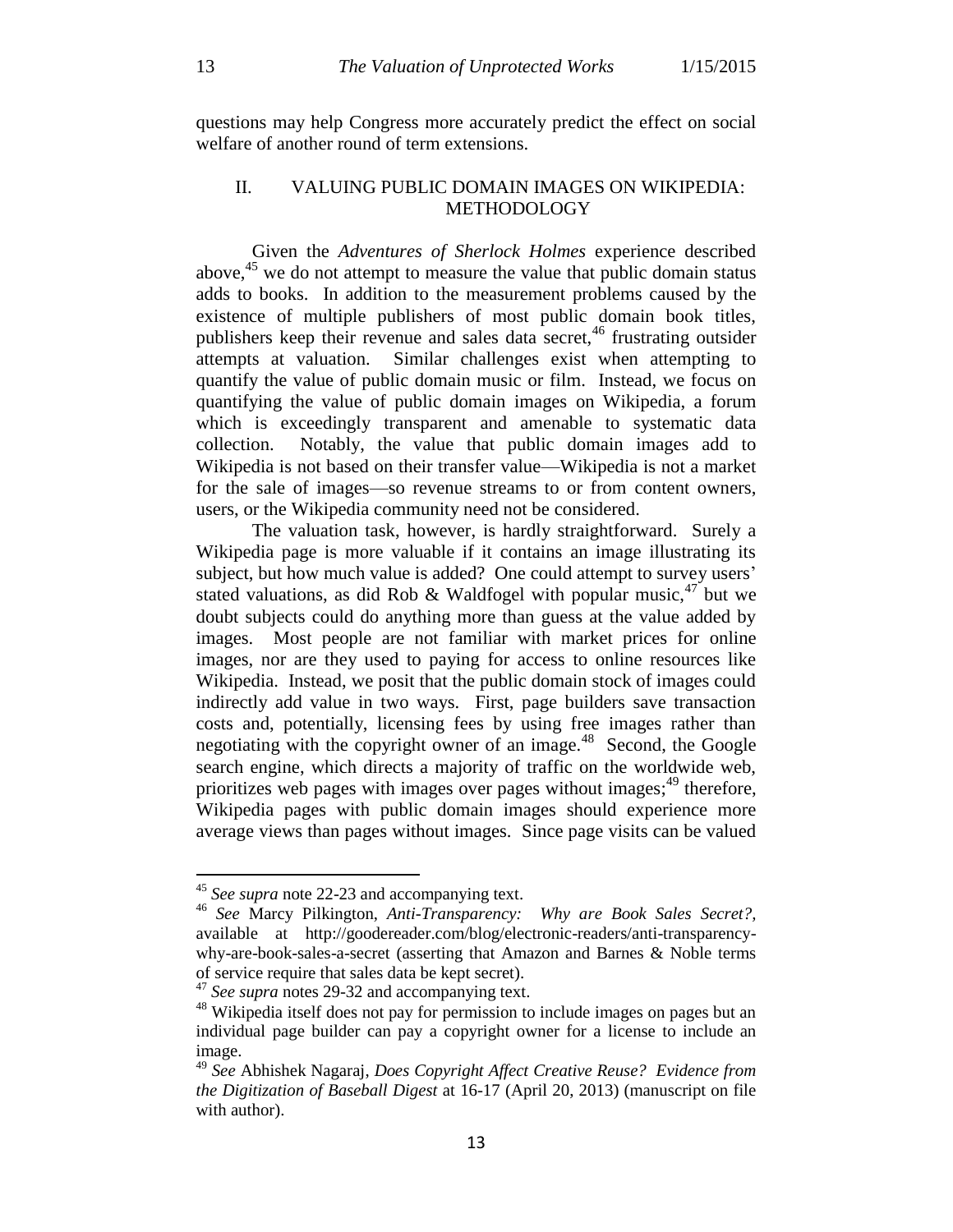according to the equivalent average advertising revenue generated per visitor (and a page view on Wikipedia has been estimated potential value of  $$.0053$ <sup>50</sup> the value of any extra traffic driven by the image should be calculable.

Our first research question considers the scope of the effect of the reservoir of public domain images on page building: 1) Does the presence of an image on a Wikipedia page correlate with the actual historical distribution of available public domain images? Further research questions focus on the value of an image on authors, composers, and lyricists pages and the value of the set of all public domain images on Wikipedia: 2) How much does the availability of public domain images lower the cost of web page building? 3) How much does the addition of an image to a web page increase traffic to that page? 4) Could the total value of cost savings and increased traffic on Wikipedia be calculated by reference to the characteristics of our sample of Wikipedia pages?

Inspired by a working paper by Abhishek Nagaraj, in which he attempts to value images of baseball and basketball players on Wikipedia,<sup>51</sup> we addressed our first research question by identifying the pages of 362 authors who had at least one bestseller on the *New York Times* bestseller's list from 1895-1969.<sup>52</sup> These authors were born between 1829 and 1942, and constituted a wide mix subjects. In the United States, all works published before 1923 are in the public domain,  $53$ so one group of authors could be represented only by a public domain image (those who died before 1923), while a second group could only be represented by a copyright-eligible photo (those born after 1923), and a third group could be represented by either a public domain or protected image (the subset of authors whose lives spanned the 1923 date). If author age were the only relevant factor, one might expect authors with earlier birth dates to have fewer images. After all, photographs disappear over time, so the more recent authors should have the highest percentage of images. We propose the opposite: The older the author, the more likely a public domain image will be available and the more likely an image will be used for the subject.

<sup>50</sup> *See* http://webindetail.com/ws/wikipedia.org. The webindetail.com estimation mechanism is rather opaque, but it is in line with the assumption in a recent Business Insider article of \$.005 per page view. *See Wikipedia*, BUSINESS INSIDER (Mar. 28, 2008), http://www.businessinsider.com/companies/wikipedia. A masters thesis recently estimated the value per page view on Wikipedia higher at \$.008. *See* Vincent Juhel, *Valorisation du benevolat sur Wikipedia* (2011), available at http://www.amplyd.com/these/Valorisation%20du%20b%C3 %A9n%C3%. A venture capitalist has offered an even higher estimate of \$.01 per page view. *See* Dan Malven, *Wikipedia Should Go For-Profit, Give Profits Away*, BUSINESS INSIDER (Mar. 12, 2008), http://www.businessinsider.com/2008 /3/better-idea-for-wikipedia-goprivate-give-away-profits. <sup>51</sup> *Id*.

<sup>52</sup> *See* ALICE PAYNE HACKETT, 70 YEARS OF BEST SELLERS, 1895-1965 (1967) <sup>53</sup> *See* Heald, *supra* note 10 at 6-7.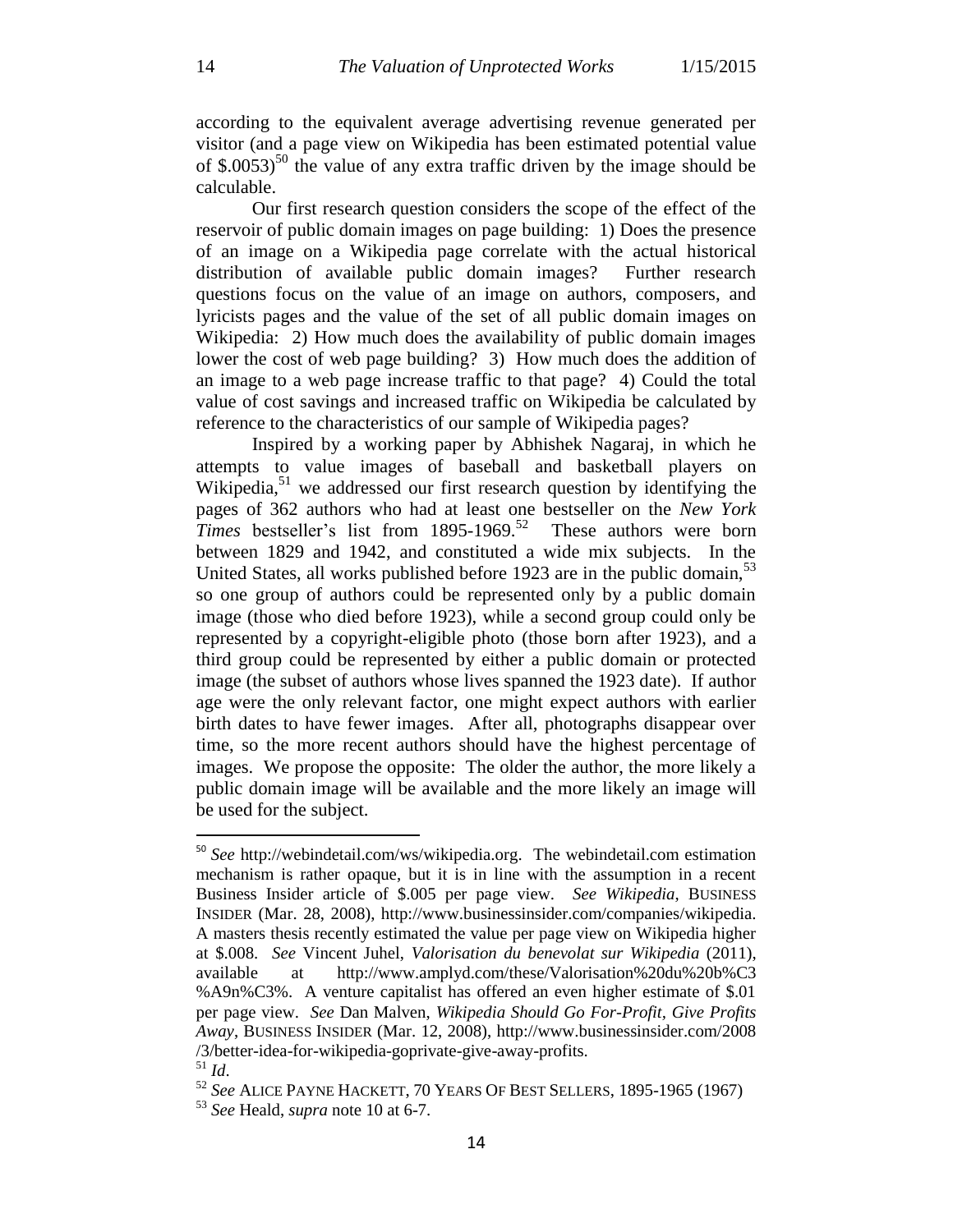To this end we collected data on the birth and death dates of each author; the year of his or her first bestseller; the number of his or her bestsellers; the date (if any) an image of the author was added to his or her Wikipedia page; the source of the image; the legal status of the image; and the legal justification offered by the web page builder for the use of the image.

As a measure of potential costs saved by the availability of public domain images, we searched for all the photographs we found on the two largest photo licensing agencies,  $Corbis<sup>54</sup>$  and Getty Images,<sup>55</sup> and calculated the average licensing fee they charged for digital copies of photos which could be obtained freely from other sources.

In order to measure the value of potential increases in viewership due to image presence, we also counted the number of views of each author's page during the months of March, April, and May 2009; the number of views of each author's page during the months of March, April, and May 2014; and the number of views during the lowest traffic month of 2009 and the lowest traffic month of 2014 for each author. In order to isolate the effect of image presence on traffic, we also collected data on changes in word count in all authors' pages from June 2009 to June 2014. We also counted the number of book reviews for each author's mostreviewed book on Amazon.com.

To augment our findings from author web pages, we collected a similar set of data for 792 composers and lyricists. Finally, we used the Wikipedia random page search function to generate a list of 300 random web pages in order to estimate image use and traffic on Wikipedia as a whole for the purposes of extrapolating the findings from our research on the author, composer, and lyricist web pages.

## III. VALUING PUBLIC DOMAIN IMAGES ON WIKIPEDIA: FINDINGS

We discuss below the answers to our four primary research questions. We find that the existence of a large public domain reservoir of photographs increases the likelihood that a web page will contain an image and then proceed to estimate the value added by those images.

#### A. The Public Domain and Author Pages

The reservoir of free public domain works increases the likelihood that an author web page will contain an image. This is seen most clearly when considering the birth dates of the authors in our sample. All things being equal, one would assume that authors with earlier birthdates would have relatively fewer images of them on their web pages. After all, a person born in 1830 should be less likely to be represented in a

<sup>54</sup> http://www.corbisimages.com/.

<sup>55</sup> http://www.gettyimages.com/.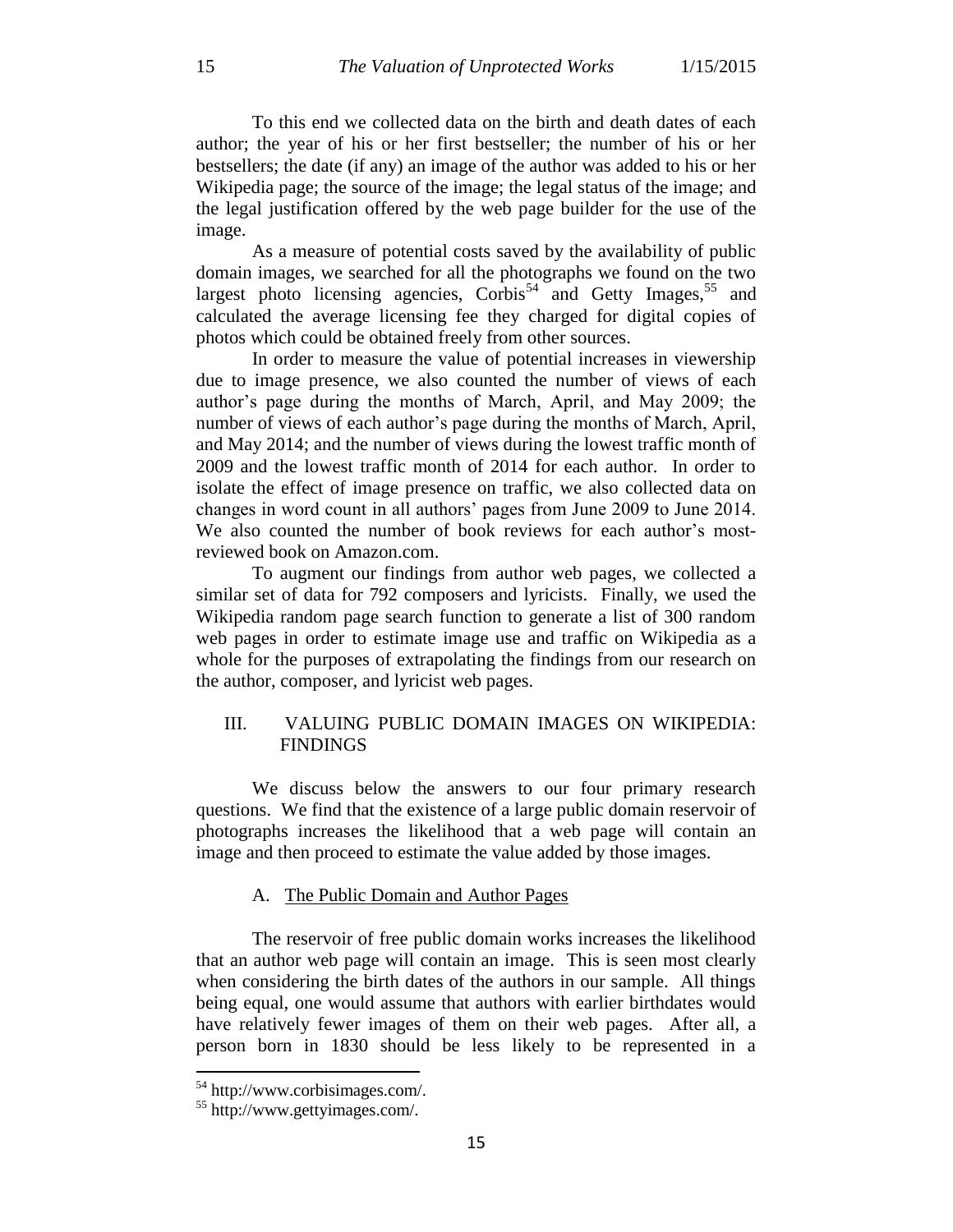photograph than someone born in 1900. Photography has become cheaper and more popular over time, while the older a photograph, the less likely it is to survive. Our data, however, show the opposite trend in terms of inclusion of photographs on Wikipedia:



*Figure 2*

As the figure above clearly shows, the earlier the author's birth date, the more likely a searcher will find an image of that author on his or her Wikipedia page. The most likely reason for this trend is the reduced availability of public domain images for the newer authors.<sup>56</sup> Only half of the 112 authors born after 1910 have images on their Wikipedia pages. The image shortage almost certainly does not stem from a lack of photos of more recent authors, but rather from higher acquisition costs associated with the copyrighted status of the later pool of photos.

Using the date of death of our sample authors, rather than their date of birth, reveals much the same trend.

*Figure 3*

<sup>56</sup> Since our sample of authors was collected based on their book sales *at the time of publication*, the sample of older authors is not biased by any current nostalgia for those authors. In other words, there is no Darwinian effect that would lead older authors to be more image worthy.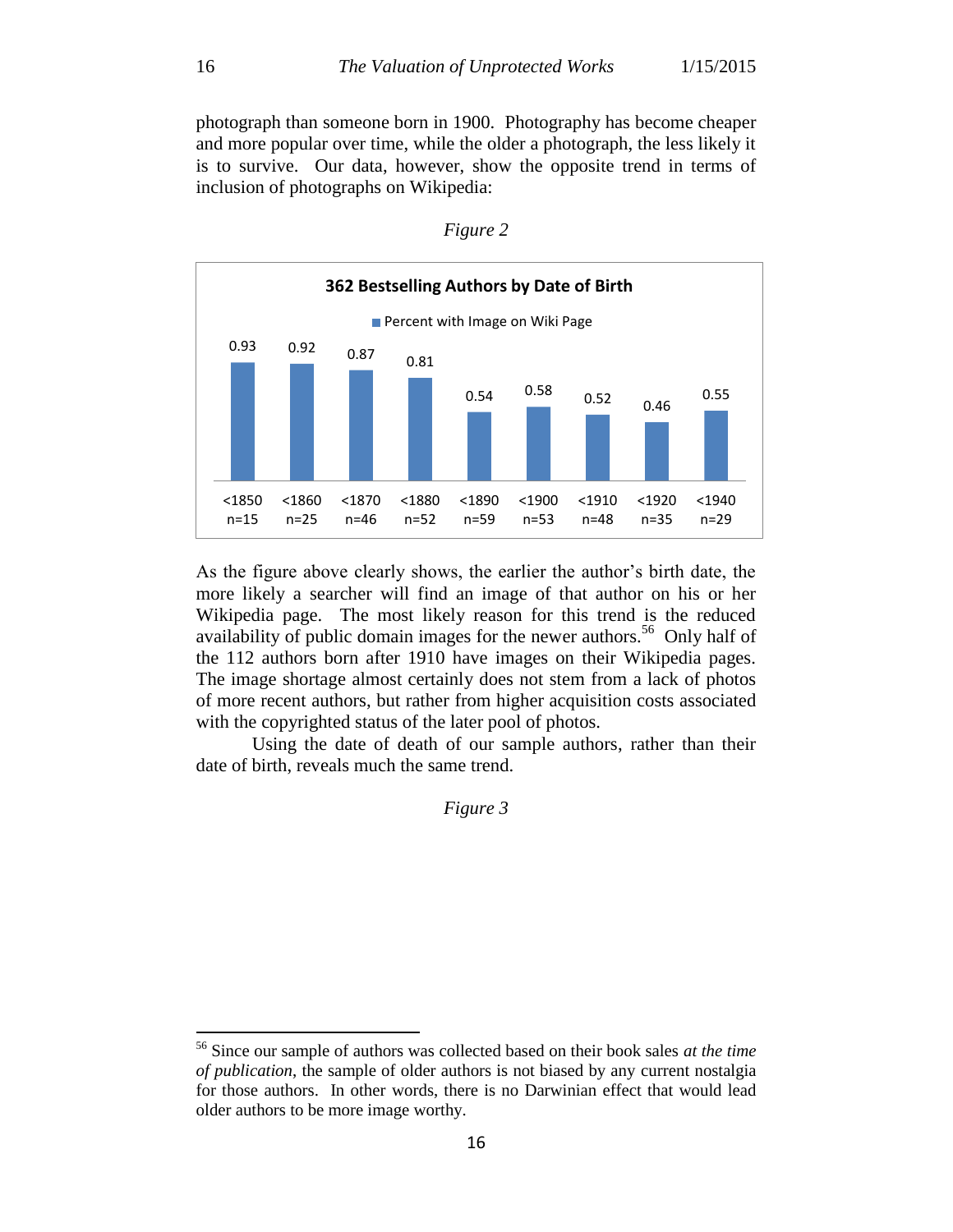

Page builders' reliance on the public domain is borne out by the legal status of the photos used on the author Wikipedia pages. Wikipedia requires that page builders document the source of each image and provide a legal justification of its use.<sup>57</sup> The vast majority are public domain images, although some fair use is claimed.<sup>58</sup> The vast majority are public domain images in the sense we use the term—works that may be freely used by Wikipedia page builders.<sup>59</sup>

### *Figure 4*

<sup>57</sup> *See, for example* Wikimedia Commons image of author Stephen Crane at http://commons.wikimedia.org/wiki/File:SCrane2.JPG (stating "This media file is in the [public domain](http://en.wikipedia.org/wiki/public_domain) in the [United States.](http://commons.wikimedia.org/wiki/United_States) This applies to U.S. works where the copyright has expired, often because its first [publication](http://en.wikipedia.org/wiki/publication) occurred prior to January 1, 1923.").

<sup>58</sup> Wikipedia's fair use guidance is very strict – the Wikipedia cultural discourages it, probably to ensure that content remains free and open in non-US jurisdictions, as well as for commercial downstream users.

 $59$  About 10% of the images we found on the author's pages were used freely by permission of an author who has used a Creative Commons license. In such a case, the author technically retains title but grants permission to the world to freely use the image under certain circumstances, for example, with attribution given to the author. Approximately 75% of images in the Wikimedia library—an image source frequently used by page builders—are used subject to some sort of Creative Commons license. The other 25% are in the public domain due to the expiration of copyright or the failure of the copyright owner to observe some sort of formality like notice, registration, or renewal. *See* email from Stephen LaPorte, Legal Counsel for Wikimedia Foundation (Jan. 24, 2015) (on file with author)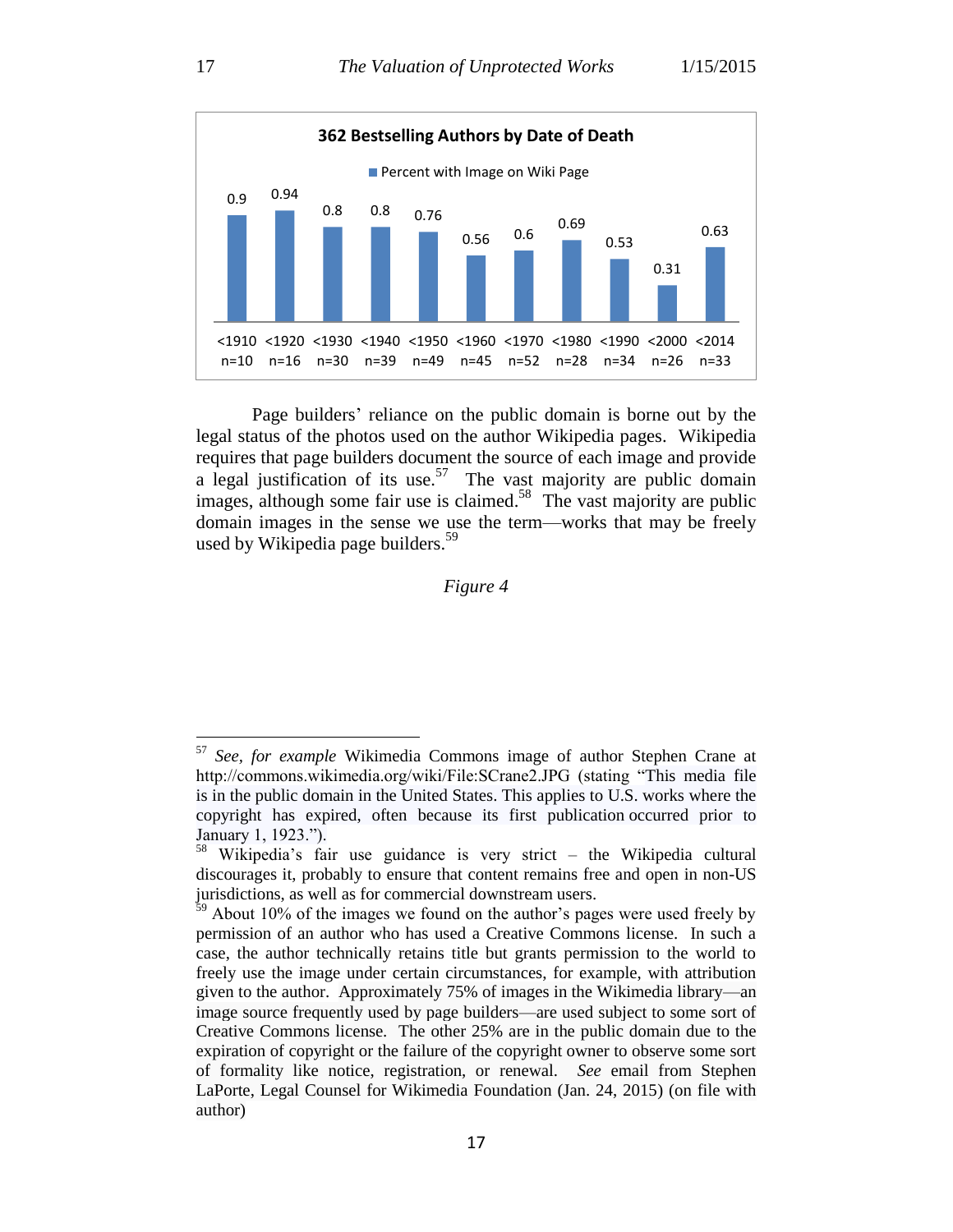

Web page builders typically justify their use of an image in five different ways.



*Figure 5*

Most commonly, the copyright on the image has simply expired (PD-Expiry), $60$  while in other cases the person taking the photograph has dedicated it for free public use, usually be referencing a form of Creative Common license (PD-Dedicated). $^{61}$  Some page builders take advantage of photographers who fell afoul of U.S. formalities that at one time required authors to register or renew their works or publish them with certain notice

 $^{60}$  *See supra* note 49.

<sup>61</sup> *See*, *for example*, Wikimedia Commons image of Chaim Potok, http://commons.wikimedia .org/wiki/File:Chaimpotok.jpg (stating "I, the copyright holder of this work, hereby publish it under the following licenses: This file is licensed under the [Creative Commons](http://en.wikipedia.org/wiki/en:Creative_Commons) [Attribution-Share Alike 3.0](http://creativecommons.org/licenses/by-sa/3.0/deed.en)  [Unported](http://creativecommons.org/licenses/by-sa/3.0/deed.en) license.").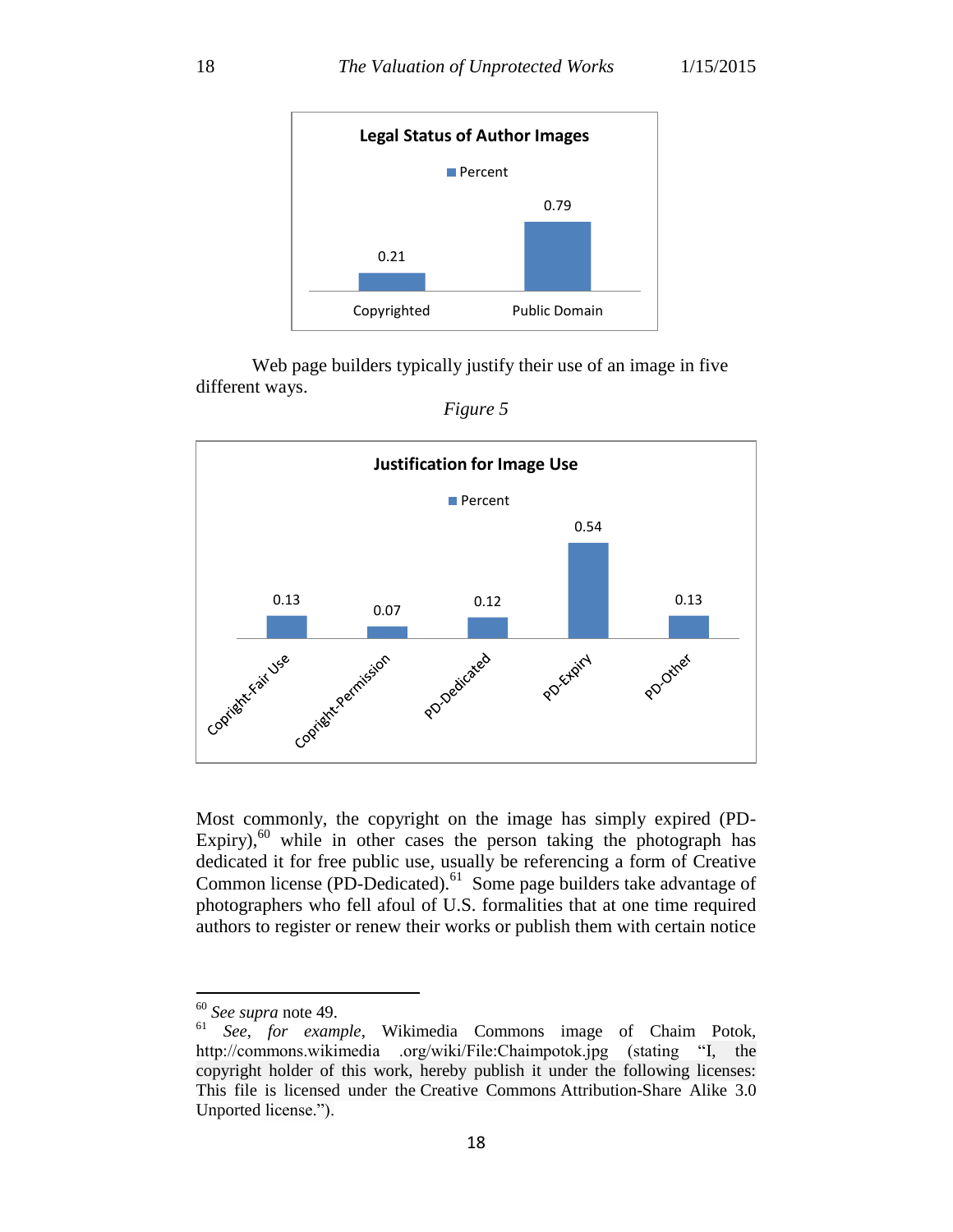requirements (PD-Other). $62$  Within the smaller realm of copyrighted images, the page builders typically claim fair use or obtain permission from the rights holder, otherwise they are not supposed to use a copyrighted image at all.

The existence of a large and vibrant public domain clearly increases the number of images available on author web pages. Data from random page searches supports this conclusion. Fifty percent of 300 pages collected through Wikipedia's random search function contained images.<sup>63</sup> Approximately 87% of the time, web builders cited the public domain as the source of an image. Approximately 8% of the time, the web builder relied on fair use of a copyrighted image, while 5% of the pages contained both copyrighted and public domain images.

#### B. Costs Saved by Page Builders

Web page builders on Wikipedia save a significant amount of resources by using free public domain images. Sixty-six percent (240/362) of the author Wikipedia pages sampled contained images of the author, and 79% of those images were in the public domain. The cost savings to page builders can be estimated by examining the prices for equivalent photos charged by the two largest licensors of images to web pages: Corbis (library of 100 million images) and Getty Images (library of  $80$  million images).<sup>64</sup> Both Corbis and Getty license images of many of the authors in this study, and sometimes they license *exactly* the same public domain image as used by Wikipedia page builders.<sup>65</sup>

Based on price information gathered in December 2014, Corbis typically charged \$105 per year to license an image of an historically important author for online use for a single year, while Getty regularly charged \$117 per image for a year's use on a non-commercial web site. Curiously, in our sample, functionally identical digital versions of more than 10% (25/240) of the public domain images used on author Wikipedia pages are currently being licensed by Corbis or Getty at these rates. For 104 other public domain author images, Corbis or Getty license similar, but not identical, images of the authors. The average charge for all images was approximately \$120 per year for online usage. For the tiny slice of Wikipedia that constitutes our sample of historical authors, page builders

<sup>62</sup> <sup>62</sup> *See* Wikimedia Commons image of Helen McInnes, http://commons.wikimedia.org /wiki/File:Helen\_MacInnes\_1969.jpg (stating "This work is in the [public domain](http://en.wikipedia.org/wiki/public_domain) in that it was [published](http://en.wikipedia.org/wiki/publication) in the United States between 1923 and 1977 and without a copyright notice.").

 $63$  The random search function is found on the right hand side of the Wikipedia home page, http://en.wikipedia.org/wiki/Main\_Page.

 $^{64}_{65}$  *See supra* notes 54-55.

<sup>65</sup> C*ompare* http://en.wikipedia.org/wiki/George\_du\_Maurier *with* http://www.corbisimages.com/stock-photo/rights-managed/42-17716718/portraitof-george-du-maurier?popup=1.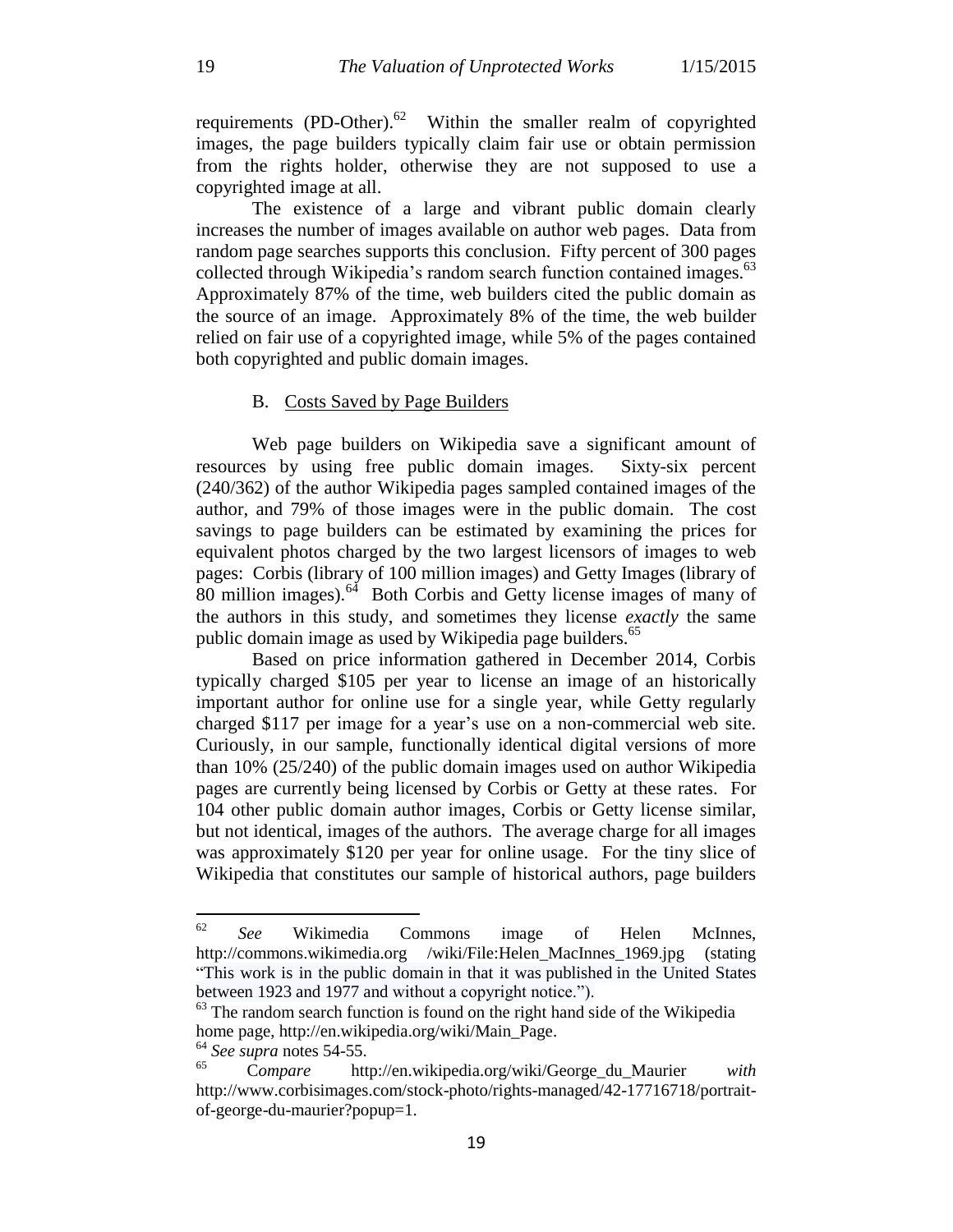saved approximately \$77,400 over a five-year period (129 public domain images x \$120/year x 5 years) over the cost of licensing. Of course, this represents only a hypothetical commercial equivalent, since the \$120 average license fee is the asking price and not a willingness to pay. Wikimedia Foundation's entire annual budget amounts to \$45.9 million,<sup>66</sup> and an equivalent commercial website would likely seek to avoid paying full retail price for licensed digital images by negotiating in bulk.

Moreover, costs saved by page builders are not a direct measure of the value that an image creates for consumers, but it might serve as a reasonable proxy. Using the traffic statistics function of Wikipedia, we estimate that our 240 authors with images received approximately 28 million page views in 2014. What was the value to consumers of seeing images on these pages? What would they be willing to pay for an imageenhanced page? If page builders had to obtain licenses from Corbis or Getty to use these images, the total cost for the year 2014 would have been approximately \$28,000 (240 x \$120/year). This means that the per page view cost would have been about 1/10 of a penny. Would users of Wikipedia be willing to pay a penny for every 10 images they encountered on its web pages? Experimental research might best be able to elicit an answer to this question, but the view from an advertiser's perspective may support the reasonableness of the proxy. We conclude in Part III that the presence of an image increases page views by approximately 19%. If this is correct, then images drove 5,320,000 of our author's page views in 2014. If the WebInDetail estimate of a \$.0053 value for each Wikipedia page view is also correct, then the advertising value of the images on our author web pages is \$28,196, almost the same as our "cost savings" estimate above.

Finally, we note that in a world without public domain photos, Wikipedia might be willing to enter into a blanket licensing agreement with Getty and Corbis which might significantly lower the \$120 per year per image. If this hypothetically lower price could be calculated, it might serve as a more accurate proxy for cost savings.

#### C. Increased Traffic to Wikipedia Pages

The presence of a public domain image is commonly believed to increase traffic to a web page,  $67$  but the magnitude of the effect is difficult

<sup>66</sup> Wikimedia Foundation Financial Reports, 2013-2014 Financial Year. Available at: http://upload.wikimedia.org/wikipedia/foundation/b/bf/Audit\_ Report\_-\_FY\_13-14\_-\_Final\_v2.pdf

<sup>67</sup> *See* Nagaraj, *supra* note 51. *See also* Visser, E.B. & Weideman, M., 2011, *An Empirical Study on Website Usability Elements and How They Affect Search Engine Optimisation*, 13 SOUTH AFRICAN JOURNAL OF INFORMATION MANAGEMENT 428 (2011) (canvassing the debate over the impact of web site elements on traffic); Antonio Reynoso, et al, *A Statistical Approach to the Impact of Featured Articles on Wikipedia*, available at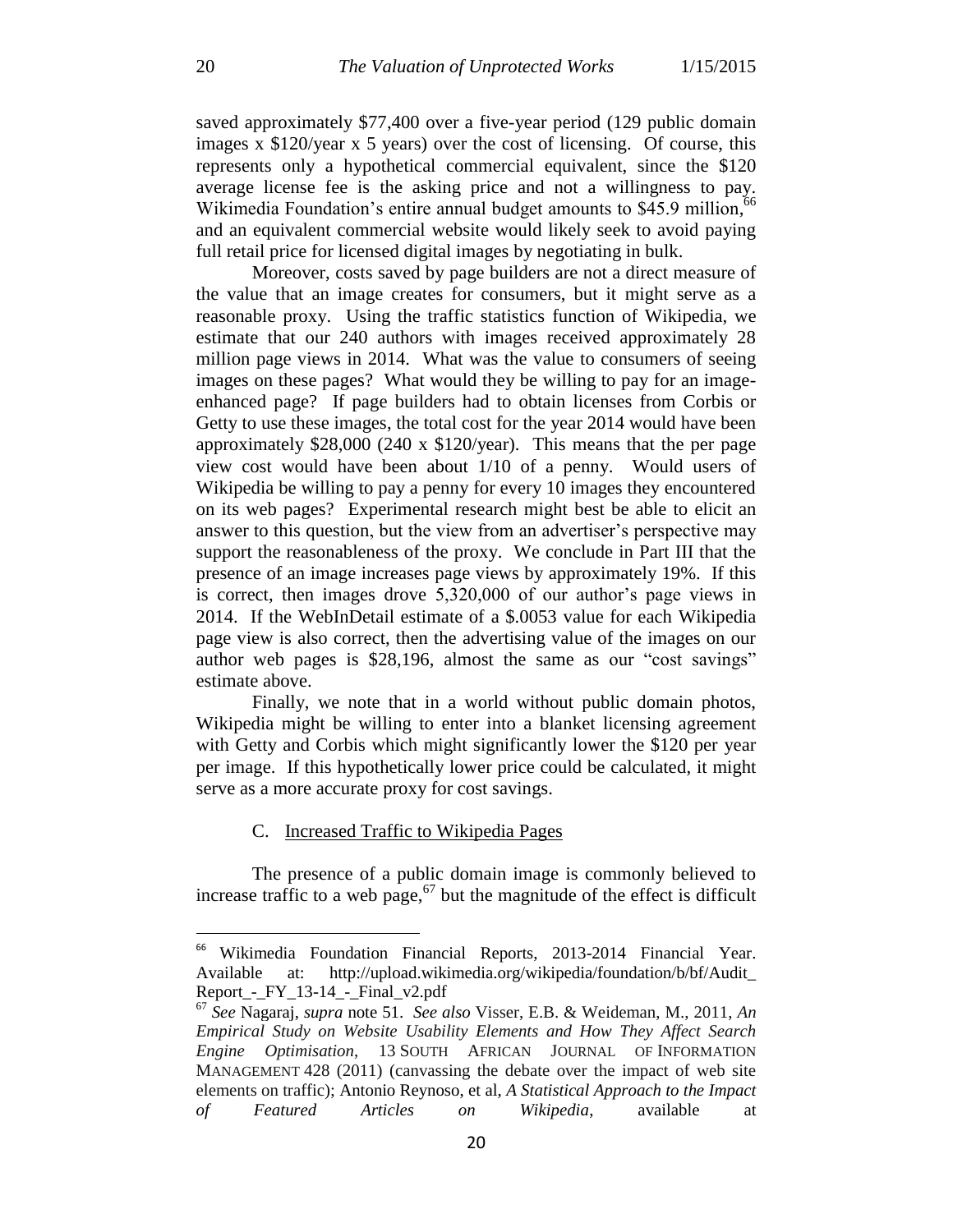to estimate. In general, author pages with images generate substantially more traffic than pages without images. The 240 Wikipedia author pages with images were viewed 6,764,981 times (an average of 29,000 views per page) during the months of March, April, and May of 2014, while the 122 pages without images were viewed only 385,673 times (an average of 3260 views per page) during the same time period. Most of this difference is likely due to inequalities in the relative popularity of the authors with images. More popular authors are likely to attract more interest from web builders (and page viewers) and are more likely to have an image on their Wikipedia page. For example, the most viewed pages of authors with images were Ernest Hemingway (641,000 views during March, April, & May of 2014), F. Scott Fitzgerald (321,000 views), and Ayn Rand (301,000 views). The most popular authors without images over the same period are a less distinguished crew: Catherine Marshall (28,000 views), James Clavell (24,000 views), and Adela Johns (17,000 views).

A number of adjustments were made in order to isolate the effect of the presence of an image from the relative popularity of the authors in the study.

## *1. Adjusting for Popularity Based on Amazon Book Review Statistics*

Author popularity was measured in terms of the number of reviews for the author's most reviewed book on Amazon.com. More popular books should garner more reviews, and the market response to an author was hypothesized to be a reasonable proxy for public stature.<sup>68</sup> Authors with and without images were grouped in four categories—those with 0-9 reviews, 10-29 reviews, 30-99 reviews, and 100-199 reviews. The results continue to show a very robust increase associated with the presence of an image.

## *Figure 6*

http://gsyc.es/~ajreinoso/papers/2010KEOD.pdf (featured articles--which are more likely to contain images—receive significantly more traffic on the English version of Wikipedia).

 $68$  Using revenue data would be ideal, but those figures are proprietary. Using sales rank on Amazon as a proxy for revenue is made impossible because many of the most popular works of the authors studied are in the public domain and therefore are represented by dozens and sometimes hundreds of different editions on Amazon stymying the estimation of overall sales. *See* Heald, *How Copyright Keeps Works Disappeared*, *supra* note 32, at 840-41.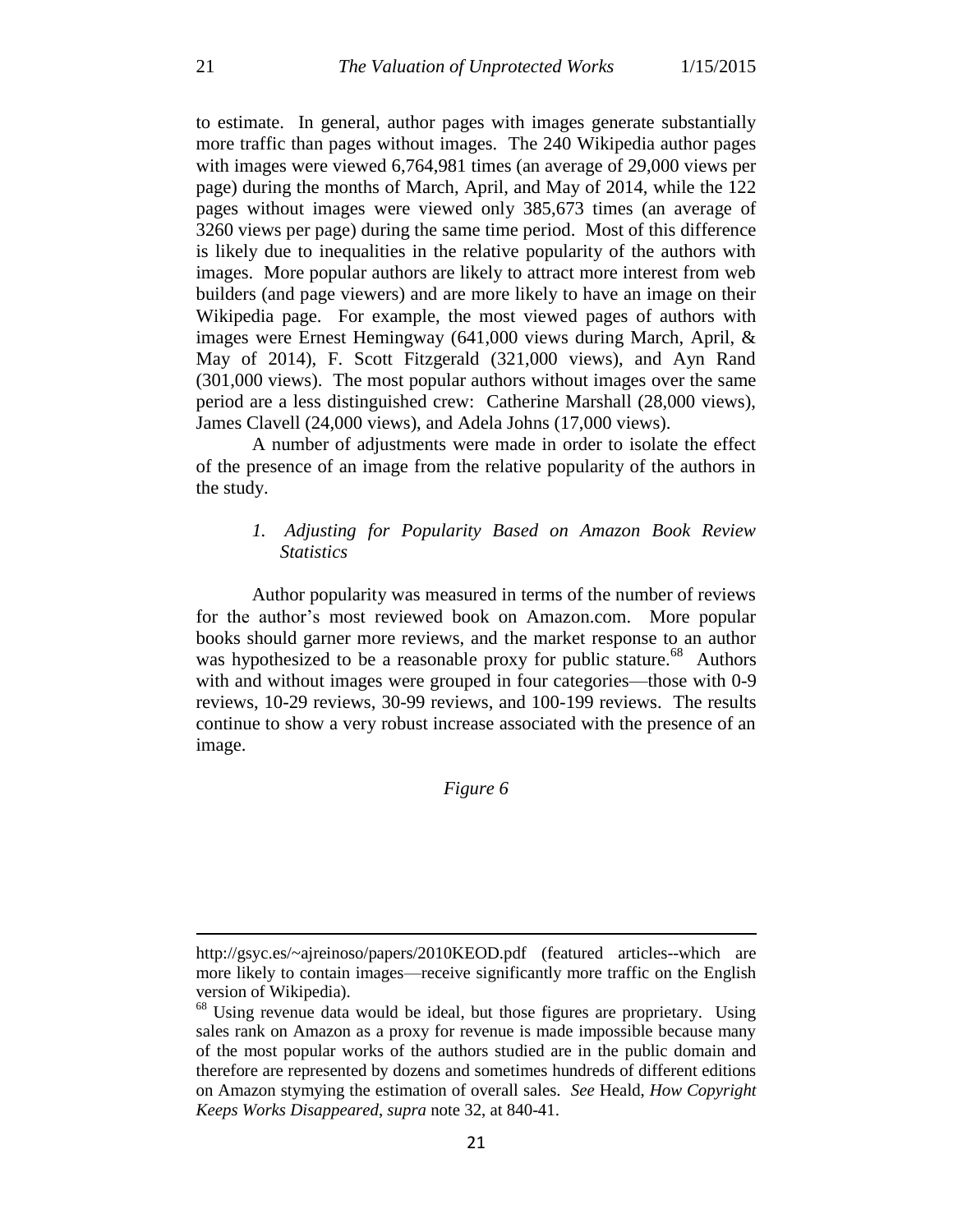

For example, we compared 76 authors *with* images who had fewer than 9 reviews with 57 authors *without* images who had fewer than 9 reviews. The author pages with images had on average 75% more page views in March, April, and May of 2014. This large increase associated with image use strikes us as implausible and suggested that the number of Amazon reviews may be a poor proxy for author popularity. Gertrude Stein's most frequently reviewed book, for example, has only 49 reviews on Amazon, while Betty Smith's has 1140. The Amazon adjustment for author popularity suggests that images may have some influence on page traffic, but we decided to employ several more sophisticated matched pairs analyses in order to better distinguish the impact of image presence from the impact of differential author popularity.

## *2. Matched Pairs Treatment #1 Shows 6% Traffic Increase for Authors*

As a more precise measure of popularity, we identified a set of authors whose Wikipedia pages initially received an image *after* June 1, 2009, and we counted the number of views for these authors' pages for the three months immediately *prior* to June 1, 2009. 69 Each author was paired with another author of similar popularity whose pages never contained an

<sup>&</sup>lt;sup>69</sup> Choosing a cut-off date was driven by the need to assemble as many comparative pairs as possible. Many authors did not have pages before 2009, so choosing an earlier date would reduce the number of potential pages for analysis. Pushing the date further in the future would also reduce the number of pages eligible for analysis. For example, if we chose June 2010 instead, we would lose all pages that added an image between June 2009 and June 2010.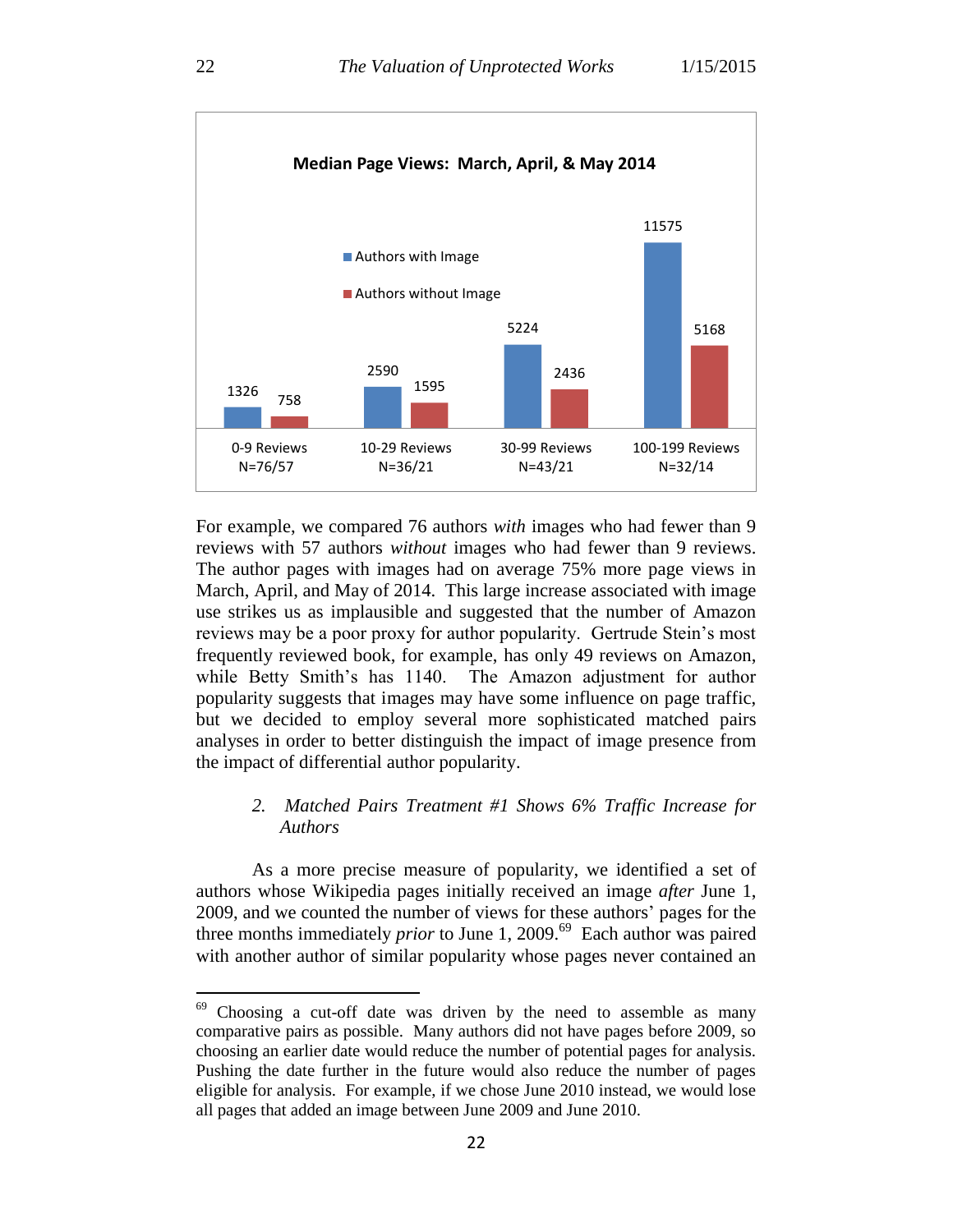image. The popularity pairings were based on a comparison of the relative viewership levels during the months of March, April, and May 2009, a point in time when neither of the paired authors had an image on his or her Wikipedia page. For example, Frank H. Spearman (342 views during March, April, and May of 2009) was paired with Mary Stanberry (338 views for the same period). A total of 40 tightly matched pairs were identified and the net increase in traffic from March, April, & May 2009, to March, April, & May 2014 was calculated.

Over the five-year period studied, the pages with images saw an increase in traffic of 32%, while the pages without images saw a net increase of only 26%. (The increase in overall traffic on Wikipedia during this time period was 22%) The matched pairs analysis therefore showed a significantly lower net image effect  $(+6%)$  than the popularity groupings based on Amazon data presented above.

## *3. Matched Pairs Treatment #2 Shows 17% Traffic Increase for Authors*

A second matched pairs analysis was conducted to better account for variations in web traffic caused by factors other than the addition of an image to a page. The first set of matched pairs demonstrated substantial volatility in month-to-month web traffic, indicating a variety of exogenous factors might have affected traffic levels. For example, in April 2009, Vladimir Nabokov's page was viewed 41,891 times, while the next month it was viewed 56,552 times. Schools assigning an author's book or the release of a film could easily result in short-term spikes in page visits. As a method of minimizing the impact of external factors, the lowest month of page views for the year preceding June 2009 was identified for each author. The slowest month of traffic for any author was used as a measure of the author's ambient popularity, less likely to be affected by exogenous spikes in interest. As in the earlier matched pairs analysis, authors without images as of June 2009, were selected, and those authors with images added after June 2009 were paired with similar authors whose Wikipedia pages never contained an image. For example, Michael Gold (123 views in lowest month proceeding June 2009) was paired with Harvey Wheeler (123 views in the lowest month during the same period).

The lowest page-view month in the year proceeding June 2009 was compared with the lowest page-view month for the year proceeding June 2014. A comparison of 42 tightly-matched pairs saw an 36% increase in traffic to the author pages containing an image, while traffic to pages without an image increased only 19% over the same five-year period. This matched pairs analysis netted a 17% increase in traffic associated with the presence of an image.

### *4. Matched Pairs Treatment #3 Shows 22% Traffic Increase for Composers and Lyricists*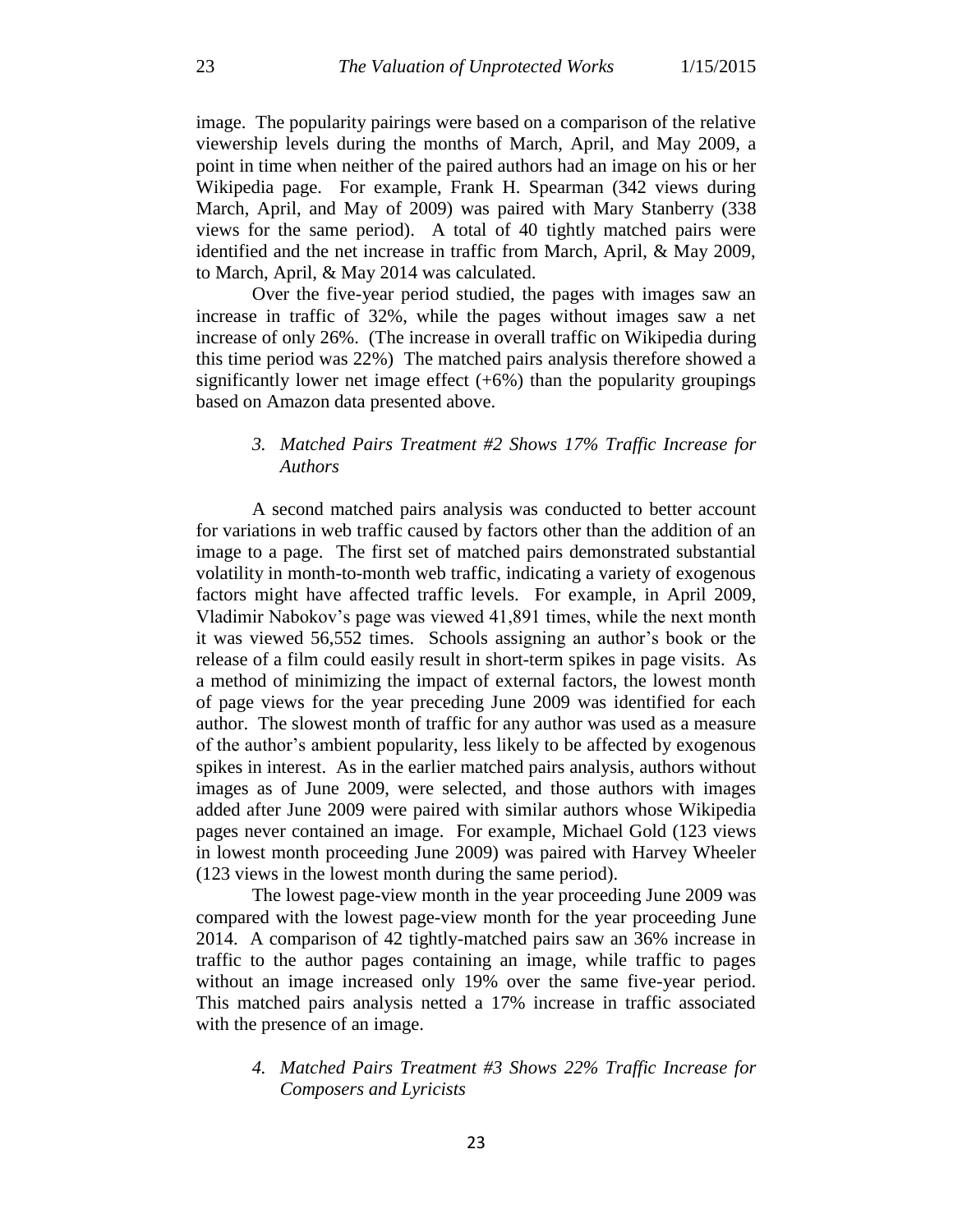The analysis of changes in traffic to author's web pages after making adjustments for relative author popularity netted three different increases: 100%, 17%, and 6%. Although the 17% figure generated by the second matched pairs analysis struck us as the least affected by nonimage-related exogenous factors, we decided to mine a large database of well-known composers and lyricists from approximately the same era as a robustness check and to increase the number of data points.<sup>70</sup> We repeated both of the matched pairs techniques we used with our data set of authors.

We established 77 pairs and compared the number of page views during the period of March, April, and May 2009 before any composer or lyricist page acquired an image, with the number of page views in March, April, and May of 2014, after half of the pages acquired an image. The pairs were very tightly matched. Pages that never acquired an image had 209,116 aggregate page views in March, April, and May of 2009, while pages that later acquired an image had 209,294 aggregate pages views over the same three-month period. Between 2009 and 2014, the traffic to pages with images increased 56% while the traffic to pages without images increased only 34%, resulting in a net increase in traffic to pages with images of 22%.

Interestingly, we observed a lower level of month-to-month volatility in this data set and speculate that lower variation in month-tomonth traffic may have been due to the fact that our list of composers and lyricists were less famous. For example, they averaged only half as many page views during March, April, and May of 2014 as did our list of authors.

## *5. Matched Pairs Treatment #4 Shows 19% Traffic Increase for Composers and Lyricists*

Although the March, April, and May comparisons of page traffic on composer and lyricist web pages showed less volatility than the parallel comparison made on the author web pages, we proceeded to engage in a comparison of the lowest traffic months in 2009 and 2014 that had earlier resulted in the 17% net traffic increase figure for the authors. We were able to assemble 68 tightly matched pairs based on the lowest traffic month for each composer and lyricist in 2009 before any sample page contained an image.  $71$  Over the five-year period, traffic to pages with images increased 40% while the traffic to pages without images increased only 21%, resulting in a net increase of 19%.

 $70$  All 792 composers and lyricists were those mentioned as having hit songs from 1895-1965 in JULIUS MATTFIELD, VARIETY MUSIC CAVALCADE (1970).

 $71$  Due to a clerical error, the year-long period measured was  $6/2009$  to  $5/2010$ , which caused us to have 9 fewer pairs than in the prior analysis which had included 77 pairs.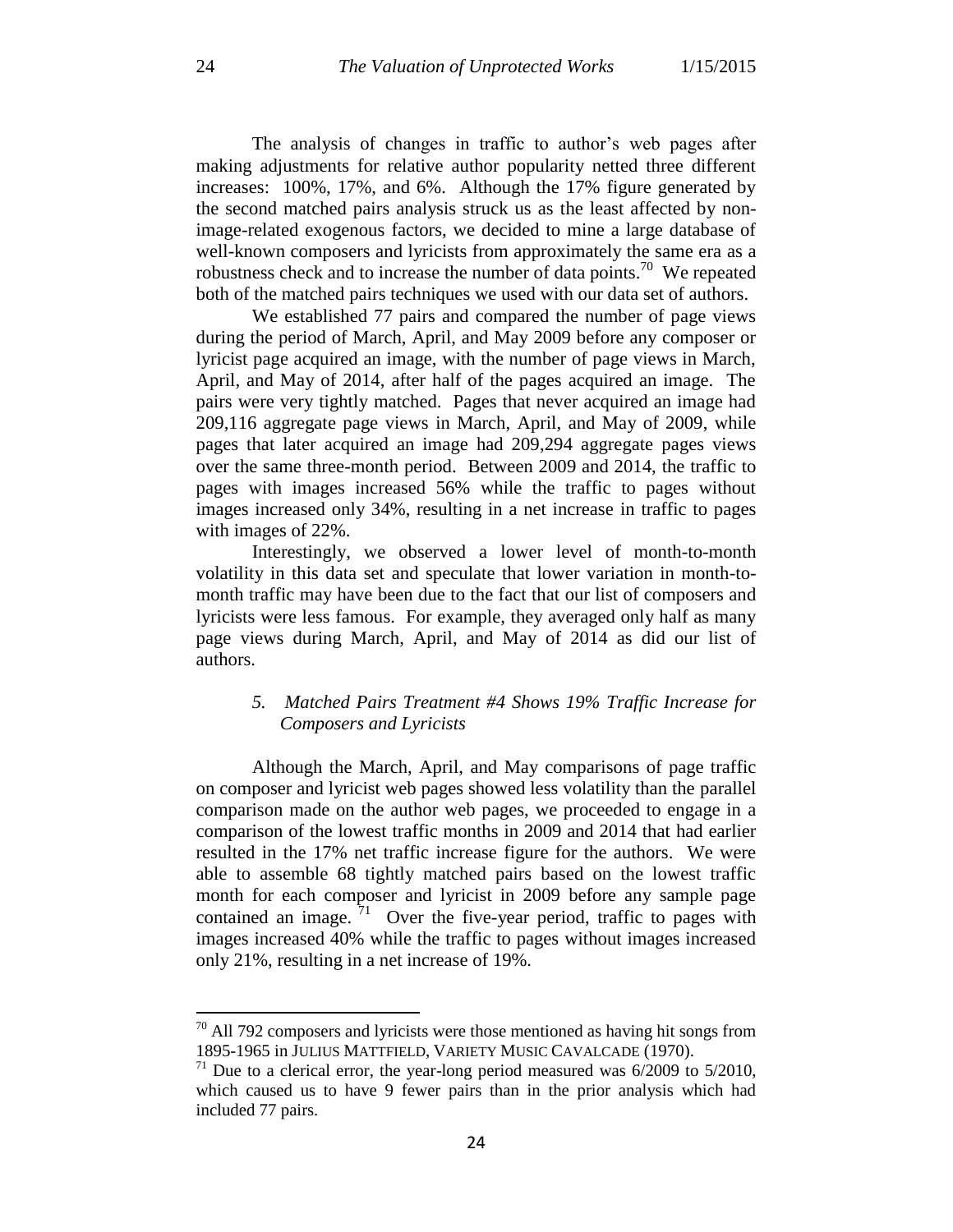# *6. Controlling for Changes in Verbiage*

*7.*

In order to control for the possible effect of increased verbiage on the web pages over the five-year period studied, the number of words present on all author web pages in June 2009 was compared to the number of words present on the same pages in June 2014. The change was virtually identical for the set of web pages with images and without images. Over five years, the pages with images saw an increase in word count of 66% while the pages without images saw an increase in word count of 67%. Any increase in traffic to the web pages with images does not seem to be driven by the growth of text as opposed to the addition of the image. $^{72}$ 

### D. Extrapolating the Data to Estimate the Value of Public Domain Photographs on Wikipedia as Whole

The analysis of a sample of 300 Wikipedia pages collected through its random search functions enable us to extrapolate the author, composer, and lyricist data to Wikipedia as a whole. We offer a rough estimate of the total value of public domain photographs on Wikipedia.

#### 1. *Cost Savings on Wikipedia as a Whole*

Public domain photographs surely enable all sorts of page builders to add images without incurring the cost of negotiating or paying licensing fees. A random sample we collected of 300 Wikipedia pages shows that 50% contain images, and 87% of those page builders cite the public domain as the source of the image. If the random sample is representative of Wikipedia as a whole,<sup>73</sup> then public domain images can be seen on 1,983,609 Wikipedia pages (4,560,201 [total Wikipedia pages as of July 18, 2014] x .50 x .87). Given that Corbis and Getty routinely charge \$105 and \$117 dollars respectively to license a photographic image for a year on the internet, this suggests a net savings to page builders of between \$208 million to \$232 million per year. We recognize that these figures are only a proxy for consumer surplus, but as discussed above,  $^{74}$  it may be a plausible proxy. As we noted, it is based on what the two largest players

 $72$  It is possible that that number of links inserted in a page or the frequency of editing also affects web traffic to a page, but we were unable to measure these elements.

 $73$  With a sample of 300 pages, we can be confident at a 95% level that 44.3%-55.7% of Wikipedia pages contain pictures. Assuming 150 total images (300 pages sampled, 150 pages with images, one image per page, which should be conservative for calculating confidence intervals), 81.6%-92.4% of images on Wikipedia are in the public domain.

<sup>74</sup> *See* discussion in Part III.B above.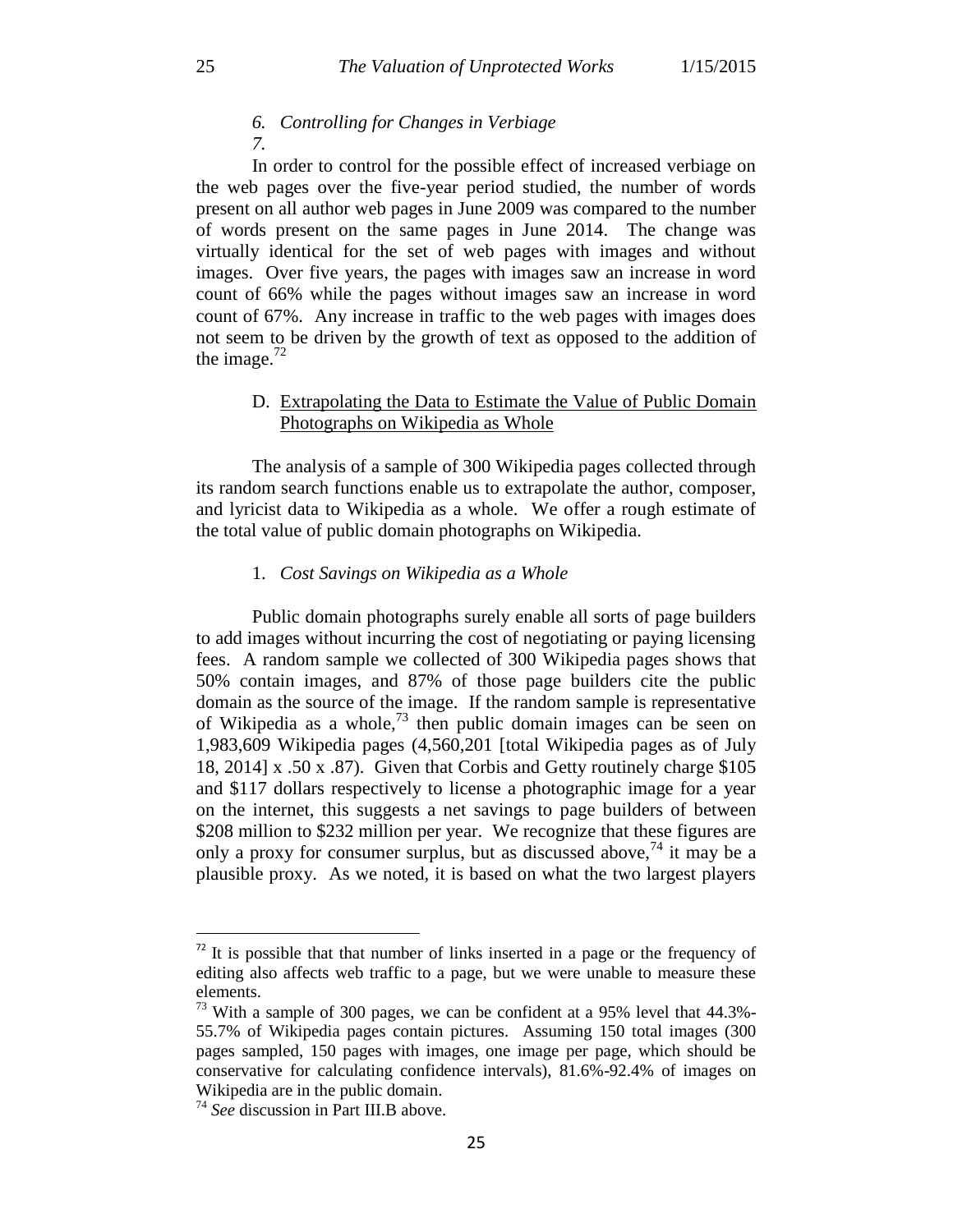in the market believe they can extract from consumers, and on a perimaged-viewed basis represents only a fraction of a cent cost per view.

Nonetheless, the estimate is rough for several reasons. In many circumstances, neither Corbis nor Getty may have an appropriate stock photo available for use on a particular page. In that case, the savings accruing to the page builder who uses a satisfactory public domain photo would best be measured in terms of the cost saved by not having to take the photo. This would vary. For example, one of the random pages is about "Netley Heath," a rural location in England.<sup>75</sup> If the page builder can walk out his front door and snap a picture of the heath, then the costs saved by the existence of an easy- to-locate public domain photo would be quite small. On the other hand, if the page builder for "Netley Heath" is in the USA, the savings could be substantially larger.

Additionally, it should be noted, that active photographic opportunities avail themselves most frequently in the context of the 25% percent of Wiki pages about "places," like "Netley Heath" or "Ely Place"<sup>76</sup> or the "Shudehill Interchange"<sup>77</sup> (all pages from the random sample). Images for biographical pages or pages about events are often impossible for a page builder to photograph. People and past events are often not available to be photographed, no matter how much the page builder is willing to spend. Among the random pages, 27% were biographical and 5% were about events in the past (for example the "Taiyo Department Store Fire in 1973"<sup>78</sup>). For the one-third of Wikipedia pages that consist of biographical or event entries, the costs savings of using a public domain photograph is best estimated in reference to saved licensing fees for existing photos. A final category of random pages, "things," (43% of the total), represent a mixed bag of accessibility to photographers. If one is in north Texas, it would be relatively easy to snap a photo of the "Denton County Transportation Authority."<sup>79</sup> On the other hand, finding a south Asian "Banded Kingfisher"<sup>80</sup> willing to pose for a photograph raises greater difficulties.<sup>81</sup>

Whether using a measure based on saved licensing fees or costs saved in locating and shooting photos, we are comfortable with estimating a cost savings in the neighborhood of \$208 to \$232 million per year based on the saved fees rationale and using that as a rough proxy for consumer surplus. Moreover, if Wikipedia were a firm, it would be reasonable to characterize these savings as producer surplus, since they arise from the lower cost of the input (images) into the product (information website).

<sup>75</sup> http://en.wikipedia.org/wiki/Netley\_Heath

<sup>76</sup> http://en.wikipedia.org/wiki/Ely\_Place

<sup>77</sup> http://en.wikipedia.org/wiki/Shudehill\_Interchange

<sup>78</sup> http://en.wikipedia.org/wiki/1973\_Taiyo\_Department\_Store\_fire

<sup>79</sup> http://en.wikipedia.org/wiki/Denton\_County\_Transportation\_Authority

<sup>80</sup> http://en.wikipedia.org/wiki/Banded\_kingfisher

<sup>&</sup>lt;sup>81</sup> Of course, the size of licensing fees is probably affected by the work of amateur photographers who make their work available for free.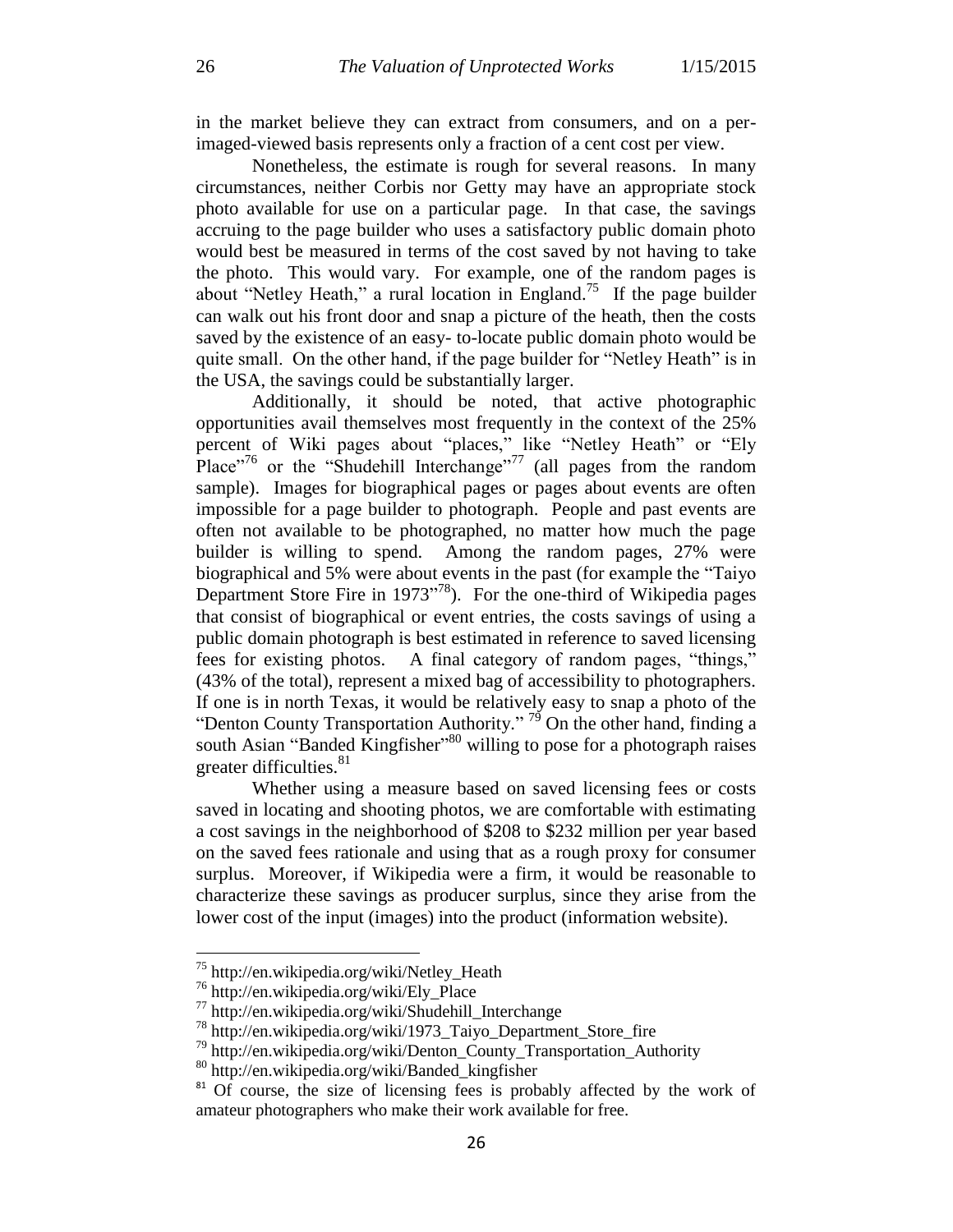### 2. *Increased Traffic Due to Public Domain Images on Wikipedia as a Whole*

Estimating the value added by increased traffic due to public domain images is complicated by the difficulty of isolating the effect of author popularity and other exogenous factors from the effect of the addition of an image. Using the number of Amazon reviews to control for author popularity generated an increased traffic figure that seemed extremely high (over 100%), while the month-to-month volatility of the March, April, and May 2009 figures for authors also rendered its 6% finding suspect.

Our final three matched pairs analyses converge much more closely. Using a lowest-month technique, we believe we were able to better control for exogenous effects on page views and we found a traffic increase for authors of 17% and an increase for composers and lyricists of 19%. Furthermore, the March, April, and May comparison for composers and lyricists obtained a similar result, a net 22% increase in traffic. We use the average of these three figures (19%) in estimating the net value of increased traffic to Wikipedia as a whole due to the widespread use of public domain images.

In order to derive a total value for increased traffic associated with the use of public domain images on Wikipedia, we multiply the total number Wikipedia pages by .5 (the percentage of pages in the random sample with images) and then by .87 (the percentage of random pages with images that rely on public domain works). We then calculate the average number of annual page views for each page with an image  $(18.966)^{82}$  and credit .19 of those views to the presence of the public domain image. Finally, we multiply by the value assigned to a Wikipedia page view by Webindetail.com which finds that Wikipedia is currently averaging 413,270,000 page views per day with an overall unrealized advertising value of \$2,210,000. This works out to \$.0053 per page view.<sup>83</sup>

 $82$  We identified each random page with an image and counted page views for the most recent 90-period and multiplied by four to estimate an annual viewership for each page. The 18,966 figure is the average number of annual views per page. <sup>83</sup> See http://webindetail.com/ws/wikipedia.org. The webindetail.com estimation mechanism is rather opaque, but it is in line with the assumption in a recent *Business Insider* article of \$.005 per page view. *See Wikipedia*, BUSINESS INSIDER (Mar. 28, 2008) http://www.businessinsider.com/companies/wikipedia. A masters thesis recently estimated the value per page view on Wikipedia higher at \$.008. *See* Vincent Juhel, *Valorisation du benevolat sur Wikipedia* (2011), available at a structure of the structure of the structure of the structure of the structure of the structure of the structure of the structure of the structure of the structure of the structure of the structure of the str

http://www.amplyd.com/these/Valorisation%20du%20b%C3%A9n%C3%. A venture capitalist has offered an even higher estimate of \$.01 per page view. *See* Dan Malven, *Wikipedia Should Go For-Profit, Give Profits Away*, BUSINESS INSIDER (Mar. 12, 2008), available at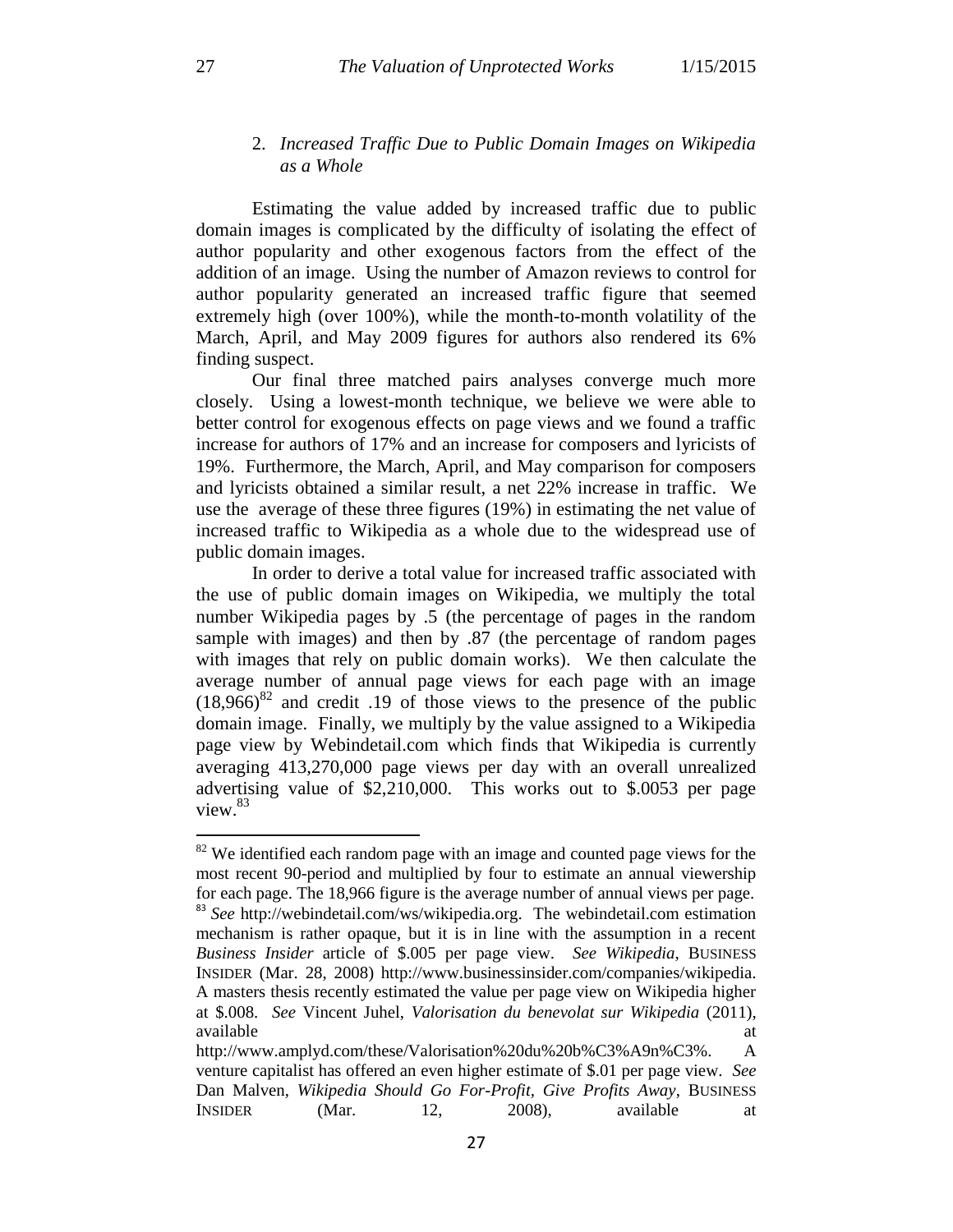In total, therefore, we estimated the value of the increased traffic on Wikipedia in 2014 due to the presence of public domain images to be approximately \$37,884,478.77. (4,560,021[total Wiki pages as of July 18, 2014] x .5 [percentage of pages with images] x .87 [percentage of pages with public domain images] x 18,966 [average page views per year] x .0053 [average value of a Wikipedia page view] x .19 [percent of traffic due to public domain image]  $= $37,884,478.77$ .

Again, we emphasize that the figure of almost \$38 million is a proxy for consumer surplus. It is more directly a measure of a premium that advertisers would be willing to pay due to traffic increases caused by the inclusion of public domain images or profits that a commercial website would be able to earn due to increased advertising revenue from visitors attracted by the presence of PD images. Nonetheless, it captures a monetary value that Wikipedia would be able to realize were it willing to accept advertising. Given the free access and non-profit nature of Wikipedia, it is not too fanciful to see that surplus as inuring primarily to its consumers. We note that for some works unconsidered here, advertising revenue might well be the best proxy. Before cable television, programming was monetized exclusively through advertisements sold to those promoting consumer goods. The best way to value a television show during its run in the 1970's would be the advertising revenue it generated. Of course, the cost to consumers would have been spread nearly invisibly in terms of slightly higher prices (plus the value of their time spent watching the commercial, where that cost exceeded the information value of the commercial), but one might fairly impute a consumer willingness to pay.

#### IV. POLICY IMPLICATIONS

Welfare analysis in the copyright context, as widely presented, falls short of providing convincing evidence for policy decisions. Policymakers need to develop a more sophisticated understanding of copyright materials as both input and output, and we make a serious first attempt.

Public domain photos on Wikipedia increase net social welfare under either a cost-savings measure (\$208-\$232 million) or a trafficincreasing measure (\$38 million). One could even consider aggregating the two figures to estimate a net value for the images. Our estimate of cost savings is based on a per-website license price charged by Corbis and Getty Images. Since neither Corbis nor Getty adjust their price to account for web traffic, the savings we hypothesize do not vary with the number of page views. This means that the value of any increased traffic is mostly

http://www.businessinsider.com/2008/3/better-idea-for-wikipedia-goprivategive-away-profits.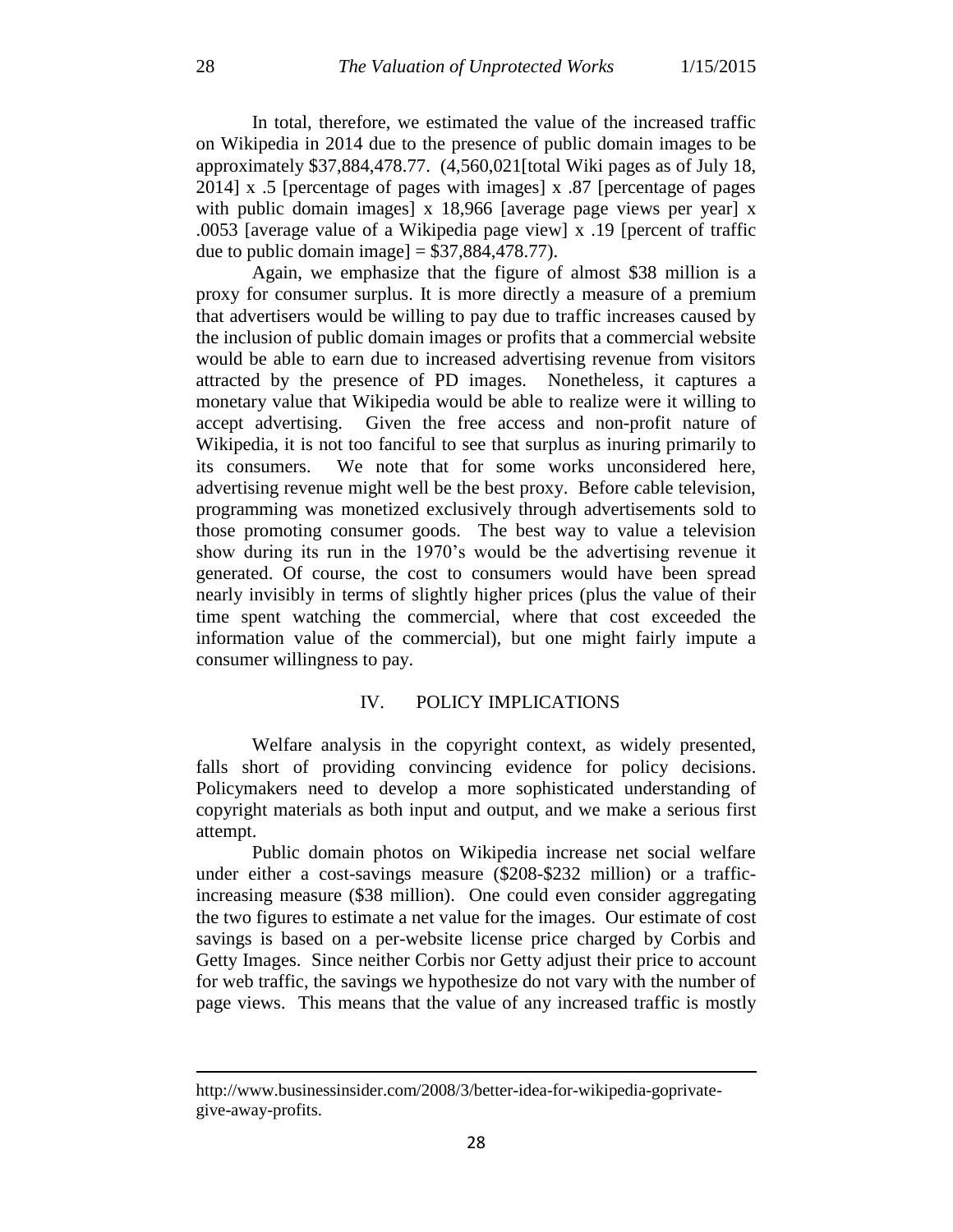independent of the costs savings $84$  and might be added to it in our estimate of the overall value of public domain photographs on Wikipedia, which would result in a estimate of between \$246 and \$270 million dollars per year. 85

Since the primary purpose of this paper has been to demonstrate one possible method for estimating the value of public domain works, we will only briefly note some possible policy implications. First, we believe that the time has come for evidence-based policymaking in U.S. copyright law. Building on the Gowers Report,<sup>86</sup> the Intellectual Property Office of the United Kingdom has already endorsed the Hargreaves Report which concludes that no further changes to U.K. intellectual property law should be made in the absence of sound empirical evidence.<sup>87</sup> Econometric tools

<sup>&</sup>lt;sup>84</sup> We suggest "mostly" because if traffic were low, then willingness to pay would drop.

<sup>&</sup>lt;sup>85</sup> Imagine a 20-store bakery chain that invents a process to make a new and delicious gluten-free donut. The invention has two benefits for the bakery. First, it allows the chain to avoid the state gluten tax, which saves it \$1000 per year per store. Second, the new donuts are delicious and revenues increase by \$1 million per year. The value of the invention to the bakery chain is  $$20,000 + $1$  million per year. On the other hand, if the bakery's savings varied with the number of extra donuts sold, then aggregating the two figures would not be appropriate. For example, if the invention makes it \$1 cheaper to make each donut, which enables the bakeries to lower their prices and sell more donuts, one cannot merely add the increased revenues to the cost savings and calculate the value of the invention to the bakery chain's bottom line because the total savings are a function of the number of extra donuts sold.

<sup>&</sup>lt;sup>86</sup>[https://www.gov.uk/government/uploads/system/uploads/attachment\\_data/file/2](https://www.gov.uk/government/uploads/system/uploads/attachment_data/file/228849/0118404830.pdf) [28849/0118404830.pdf](https://www.gov.uk/government/uploads/system/uploads/attachment_data/file/228849/0118404830.pdf) at 5 ("The Review takes an evidence-based approach to its policy analysis and has supplemented internal analysis by commissioning external experts to examine the economic impact of changes to the length of copyright term on sound recordings, and the question of orphan works. Both of these reports are published alongside the Review. The Review also consulted widely with a range of stakeholders in industry, academia and the public sector. The formal Call for Evidence between March and April 2006 received over 500 responses.").

<sup>87</sup> *See* HARGREAVES REVIEW OF INTELLECTUAL PROPERTY LAW AND GROWTH: GOVERNMENT RESPONSE 3 (Aug. 1, 2011) ('Fundamentally, the Government agrees with not only the Review's headline conclusion but also with its underlying critique: too many past decisions on IP have been supported by poor evidence, or indeed poorly supported by evidence."), available at https://www.gov.uk/government/publications/hargreaves-review-of-intellectualproperty-and-growth-government-response. *See also* Ian Hargreaves, DIGITAL OPPORTUNITY: A REVIEW OF INTELLECTUAL PROPERTY AND GROWTH 8 (May 2011) ("Government should ensure that development of the IP System is driven as far as possible by objective evidence. Policy should balance measurable economic objectives against social goals and potential benefits for rights holders against impacts on consumers and other interests. These concerns will be of particular importance in assessing future claims to extend rights or in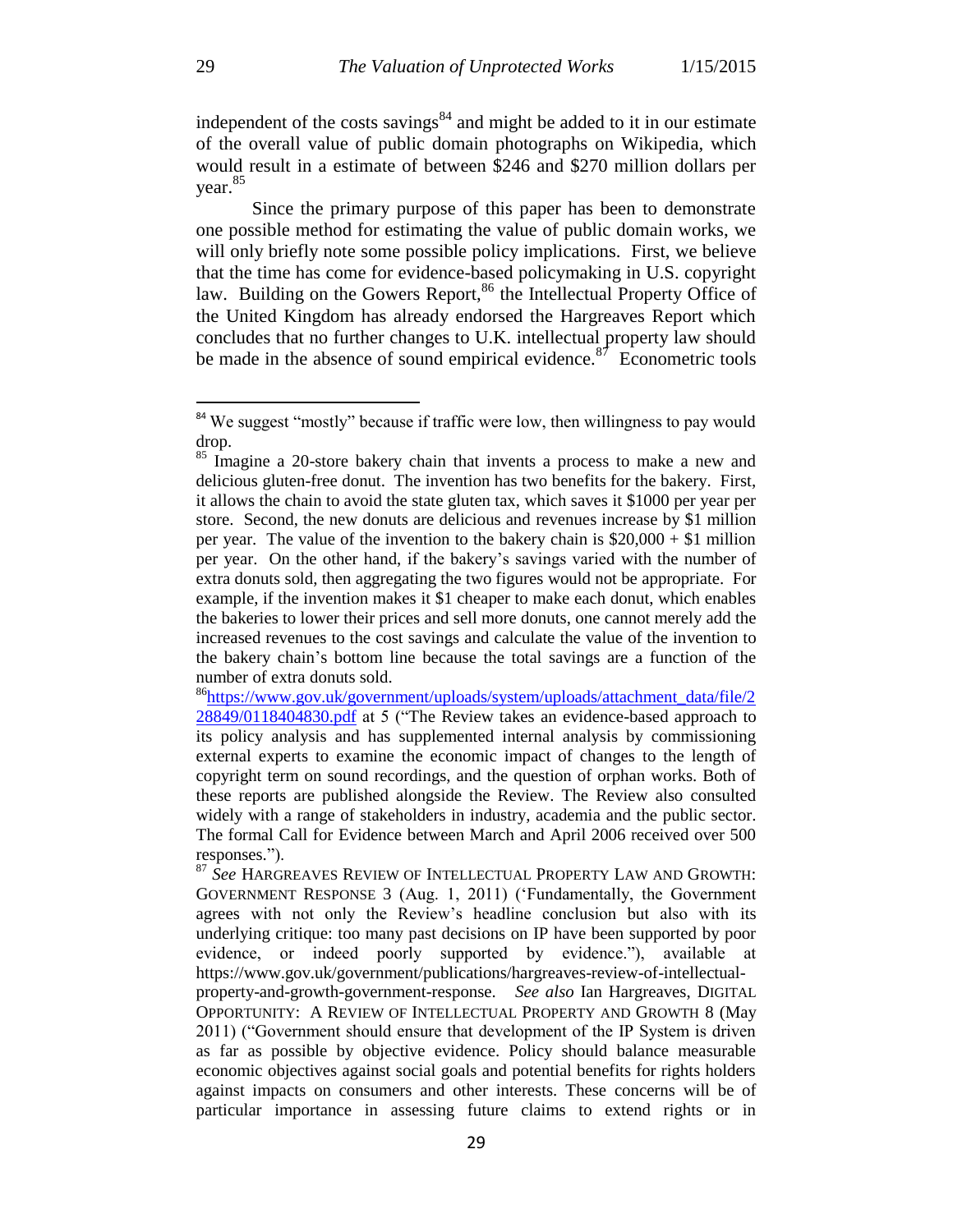exist to help inform legislators of the social welfare effects of copyright regulations they consider enacting, and the time has come for a more emerge more systematized and technocratic review of the options.<sup>88</sup>

More specifically, our study suggests that massive social harm was done by the most recent copyright term extension that has prevented millions of works from falling into the public domain since  $1998$ <sup>89</sup> Public domain works have a quantifiable monetary value which can be used to estimate consumer surplus. As long as the transition to public domain status does not lessen the availability of works to the public, then we find no economic justification for further retroactive extensions of copyright protection for existing works.

Finally, we conclude that our study provides a strong justification for the enactment of orphan works legislation that has languished in Congress for years.<sup>90</sup> The proposed legislation would limit remedies to injunctive relief and a reasonable royalty when the unauthorized user of a copyrighted work cannot locate its owner after engaging in a diligent search. Similar legislation has already been passed in the U.K., freeing access to an estimated 91 million works.<sup>91</sup>

Orphan works are works that are technically protected by copyright, but their owners are unfindable by ordinary means. Around the world, the difficulty of sourcing photographs presents the most urgent case for orphan works reform.  $92$  Even a cursory examination of photographs in older books and magazines reveals the problem. Often no credit is given

determining desirable limits to rights."), available at https://www.gov.uk/government/uploads/system/uploads/attachment\_data/file/32 563/ipreview-finalreport.pdf.<br><sup>88</sup> Consider Health Impact

Consider Health Impact Assessment required by the National Research Council, [http://www.cdc.gov/healthyplaces/hia.htm.](http://www.cdc.gov/healthyplaces/hia.htm) *See also* [https://www.gov.uk/government/uploads/system/uploads/attachment\\_data/file/38](https://www.gov.uk/government/uploads/system/uploads/attachment_data/file/388238/consult-2011-copyright-evidence.pdf) [8238/consult-2011-copyright-evidence.pdf](https://www.gov.uk/government/uploads/system/uploads/attachment_data/file/388238/consult-2011-copyright-evidence.pdf) (U.K. Intellectual Property Office Guide to Evidence for Policy). *Cf*. http://www.create.ac.uk/publications/whatconstitutes-evidence-for-copyright-policy-digital-proceedings-of-esrcsymposium/.<br> $89 \,$ S<sub>12</sub> Jane 1.8</sub>

<sup>89</sup> *See* Jared & Rubin*, supra* note 8.

<sup>90</sup> *See* AN ACT TO PROVIDE A LIMITATION ON JUDICIAL REMEDIES IN COPYRIGHT INFRINGEMENT CASES INVOLVING ORPHAN WORKS, S.2913 (110 Cong., 2d Sess.), available at http://www.gpo.gov/fdsys/pkg/BILLS-110s2913es/pdf/ BILLS-110s2913es.pdf (proposing injunctive relief and reasonable compensation only when a copyrighted work is exploited after a good faith search has failed to locate its owner).

<sup>91</sup> *See* U.K. Government Press Release, UK Opens Access to 91 Million Orphan Works (Oct. 29, 2014), available at https://www.gov.uk/government/news/ukopens-access-to-91-million-orphan-works.

<sup>&</sup>lt;sup>92</sup> See STATEMENT OF MARYBETH PETERS, REGISTER OF COPYRIGHTS BEFORE THE SUB-COMMITTEE ON COURTS, THE INTERNET, AND INTELLECTUAL PROPERTY (March 13, 2008) (noting the special problems posed by photographs), available at http://www.copyright.gov/docs/regstat031308.html.